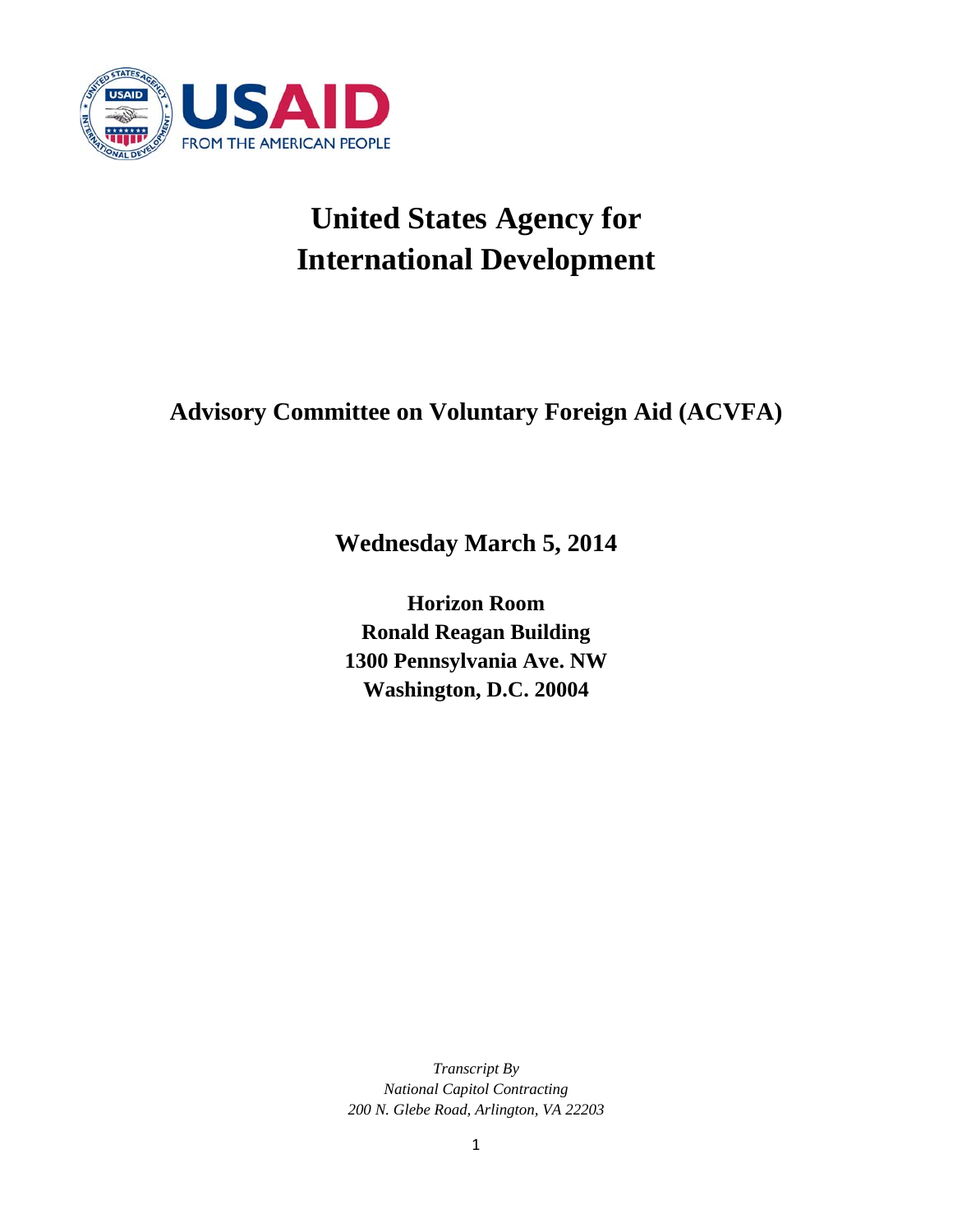# INDEX OF SPEAKERS

| Cooper, Chuck39, 42, 44, 45, 49, 50, 51, 54, 55, 57, |  |
|------------------------------------------------------|--|
| 58,60                                                |  |
|                                                      |  |
|                                                      |  |
| Reichle, Susan 41, 43, 44, 57, 59                    |  |

|            | Schrayer, Liz. 10, 17, 19, 22, 28, 29, 31, 32, 34, |  |
|------------|----------------------------------------------------|--|
| 35, 36, 38 |                                                    |  |
|            |                                                    |  |
|            |                                                    |  |
|            |                                                    |  |
|            |                                                    |  |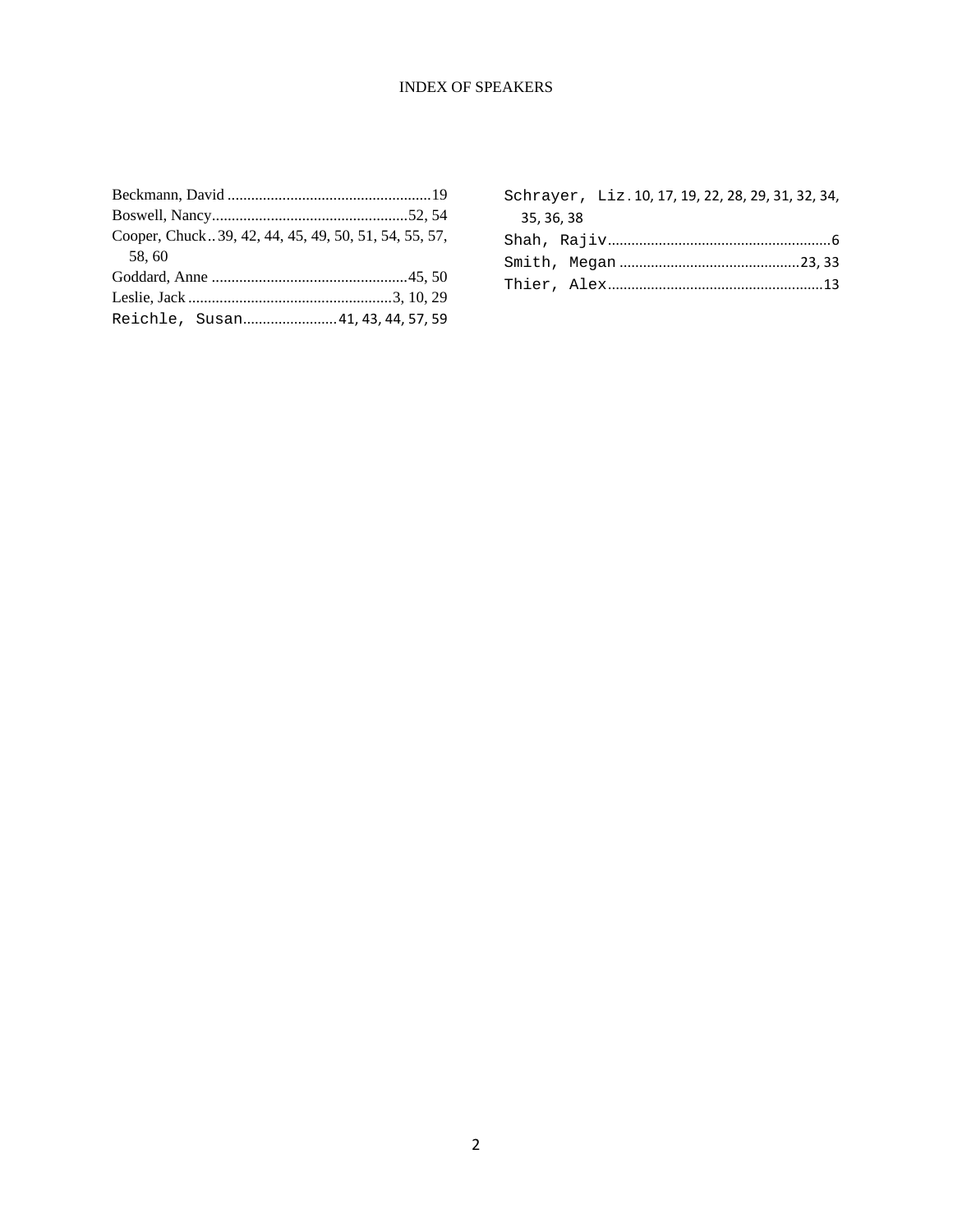**JACK LESLIE:** We're here. Welcome to the first -- there we -- there we are -- the first ACVFA meeting of 2014. I'm Jack Leslie. I'm Chairman of ACVFA. And I have the pleasure of, first of all, overviewing our agenda for today. I think we have an interesting two panels, and then to, which is always a pleasure, to introduce Raj Shah to all of you.

As all of you know and we were talking about this in our meeting of ACVFA earlier, since it's comprised mostly of CEOs of different organizations, we all go through from time to time a very fruitful and yet sometimes painful exercise of defining our mission and vision. While it can be painful, it's certainly a very healthy one. And that's, I think, what we have here. Any successful organization requires strong leadership, and a clear mission, and shared values, and then of course, the ability to execute.

The Millennium Development Goals, as all of you know, have really helped us coalesce around eight different targets for 2015. Everything from halving extreme poverty, to reducing child mortality, to halving the spread of HIV/AIDS. And of course, we've made great strides. But now we're in this period where we're really defining those things where we can get the same kind of unity behind goals that take us beyond 2015.

If you did not have a chance -- I was saying this earlier -- if you did not have a chance to listen to, or even better yet, to watch, go online and watch Raj Shah's speech to the National Prayer Breakfast last month. It was, for those of you who've seen it, I think you'll agree it was an incredibly powerful and emotional articulation of the mission and the vision that we're going to talk about. He made the case, I think, that it's not only the goal of ending extreme poverty, is not only possible, but it's a moral imperative.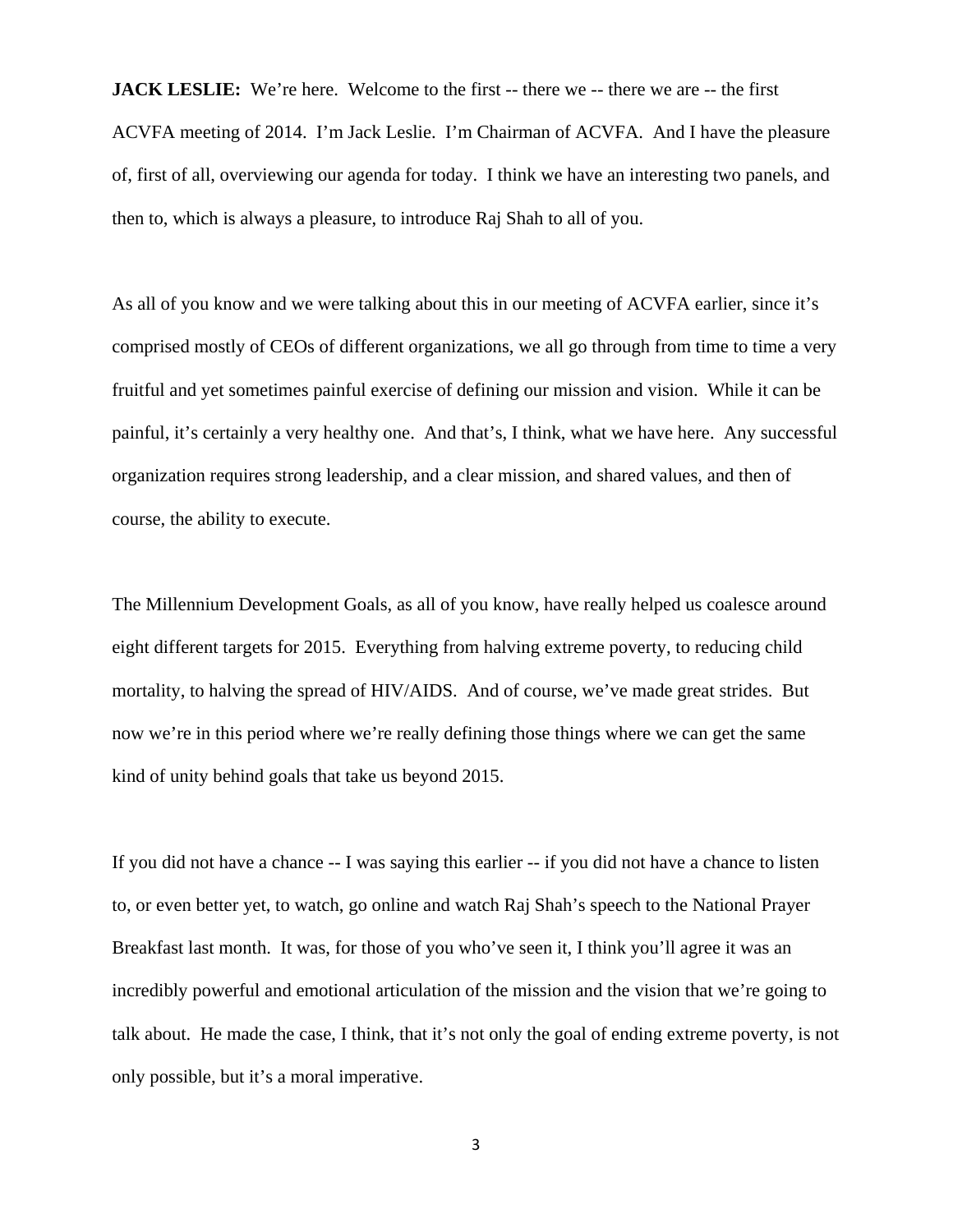And I thought I'd just, if you don't mind, Raj, this very small print that they gave me, just read two. This is by the way, I mentioned this to Raj, he's sitting there, imagine if you hadn't ready about the National Prayer Breakfast, you're sitting up there, you're introduced by the President of the United States who by the way always says and it's so true, whenever he sees Raj it makes him think he's an underachiever and once again he used the line at the National Prayer Breakfast.

But you're there with the president, you're there with the first lady, you're there with the vicepresident, you're there with the Secretary of State Kerry and I would imagine at least half of Congress and you're expected to get up and give a very important, witty, and yet thoughtful speech, which he did, and I've been kidding him, the bar had been set by Bono. I said the word is, Raj, you were better than Bono.

Two lines in here that I think are so important he said one, "We have to put the power of business and science into the hands of those who live their faith and serve this common purpose. Those who lead our great nation will need to make tough decisions that keep us committed to this mission and continue our nation's proud history as the world's humanitarian leader."

We're going to hear from Raj in just a few moments and then we'll have some panel discussions on this mission and how best to execute against it. You'll remember when we met back in December we talked a lot about core values; we talked about those values and how they're shared among all of you, the various stakeholders. And we talked about those, especially, in challenging situations of fragile and conflict affected states.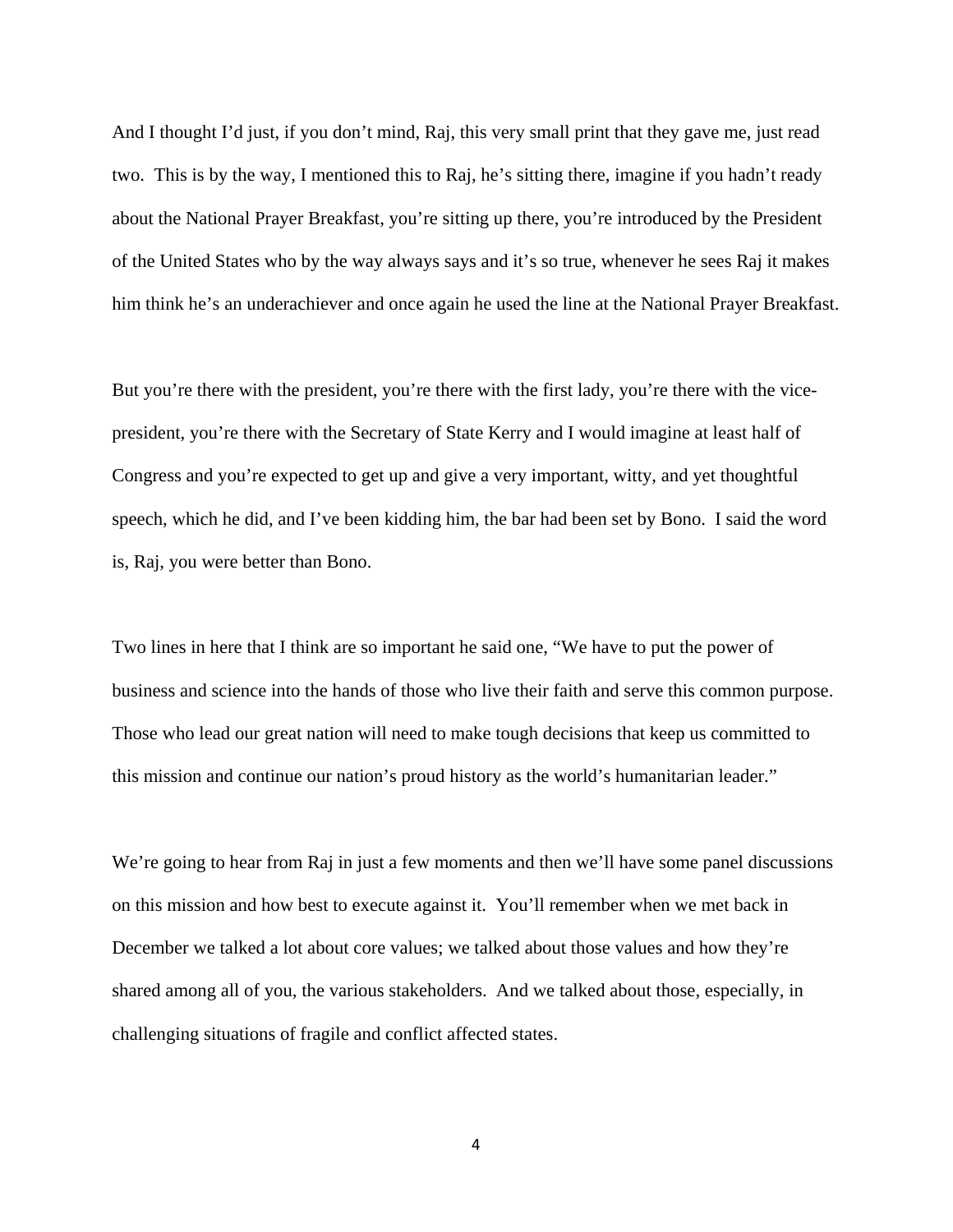Today we're going to take the first conversation, which will be led by Liz Schrayer who many of you know is the Executive Director of USGLC. She'll lead a conversation about, at a little higher level, perhaps, Liz, about the mission and the vision. And then we'll have a second panel led by Chuck Cooper where Chuck's the Assistant Administrator, as you all know, for Legislative and Public Affairs. He'll lead a second panel on how we're going to go about executing against that mission.

So with that it's my pleasure to introduce Rajiv Shah who continues to chart a bold course for USAID. Raj Shah.

[applause]

**RAJIV SHAH:** Thank you and good afternoon everyone. I hope you're well. Thank you, Jack, for taking on the time consuming commitment to chair this board and doing it so incredibly ably. Every organization needs a quality board to just help sort of force deadlines and keep you on your North Star and ensure that you're getting the best feedback from people from all sectors and walks of life. And we have an extraordinary group of leaders who come together out of their personal time to help us be better at achieving this mission. And I'm very grateful to you, Jack, and to the entire board, so thank you.

I just want to introduce today's topic by running through a few photos. Some will seem topical. This is a protest in the square in Ukraine. And it seems that nearly everywhere you look today the value of our investments in ending extreme poverty and promoting resilient democratic societies in supporting civil society and local organizations are becoming more and more clear,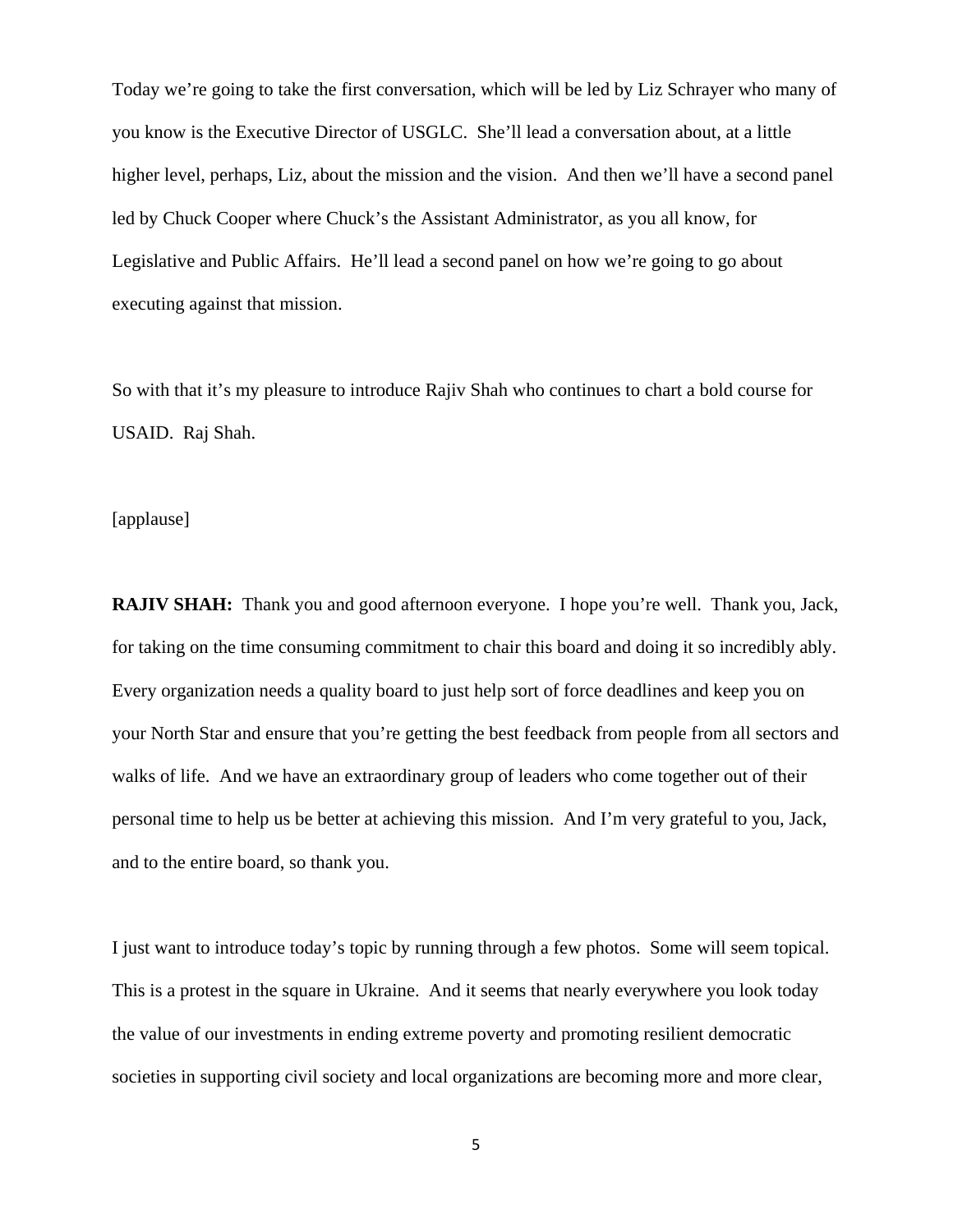and more and more topical.

This past week our thoughts have been 5,000 miles away in Kiev. In facing bitter cold and daily crackdowns from police, protestors, human rights leaders, civil society partners have stood up for freedom and democracy. And they've been led by teachers and doctors, engineers and mothers, and children, brothers and sisters. And they've also been led an extraordinary musician whom you see there and whom you see in that photo.

Ruslana helped lead these peaceful protests singing in the squares night after night and even helping to end a tense standoff with police. I wonder if she sung her way out of that. And Michelle Obama, Mrs. Obama, had the opportunity to honor Ruslana just, I believe, yesterday at the State Department, at the International Women of Courage Awards. And clutching a Ukrainian flag, Ruslana asked the United States to unite and be with them as her country fights for democracy and freedom.

Now she embodies the aspirations of so many of our partners around the world. Just this past week, I returned from Nepal and Burma, two nations that have had their own path to, and are still on their path, to political stability, democratic society, more open society, and ultimately efforts to reduce poverty and improve opportunity for all of their citizens.

In both of those contexts and particularly in Nepal, our team took pride and inspiration at being a part of this institution. This is a side shot of the team in Nepal. And they are holding up this card and I hope everyone here gets one or has one. But it's a simple statement of a straightforward mission that was the founding principle of this agency more than 50 years ago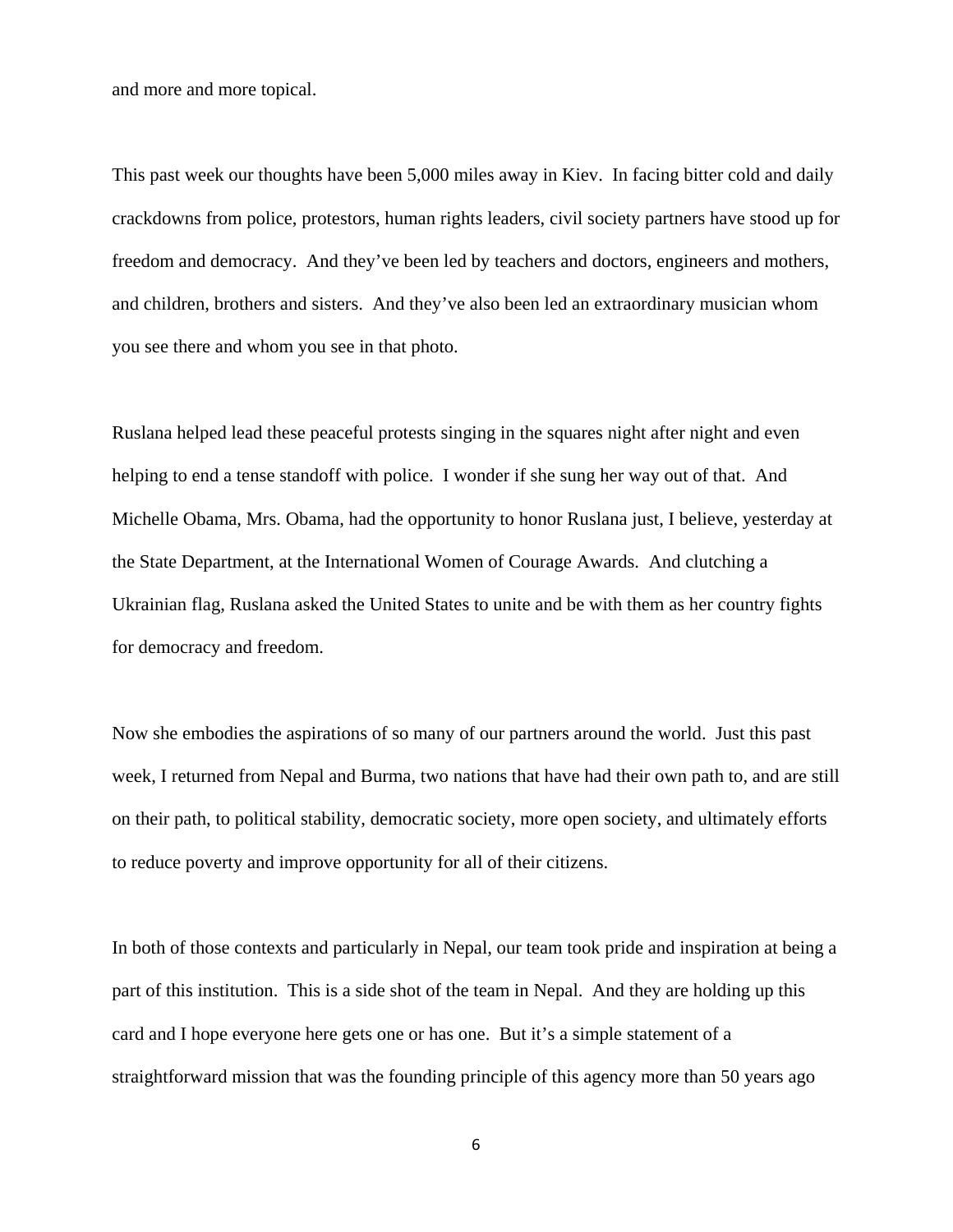and rings as true today as it did then. In fact, more so in many ways. And I'm pleased that we are able to have this ACVFA discussion of our mission and how we can do a better job of working to achieve it and also how we can encourage our partners to also adopt an aligned mission and hold all of us to account.

Our mission is that we partner to end extreme poverty and promote resilient democratic societies while advancing our own security and prosperity. And it's important to note, believe it or not, that it took us some time, it took us eight months, 2,700 comments and participatory sessions with members of our staff, to craft a mission statement that was both inclusive of the breadth of activity that ranges from supporting civil society in the Ukraine to providing food when it's needed in Somalia to refugees or IDPs. And when you have a mission that's that broad and an agency that's spread across the world, it's sometimes hard to come together and remind ourselves that we are all one team. We all share one mission. We're all united by one common purpose. And if we do that effectively, and if we really represent this mission on behalf of our country, that we can continue to build political support and continue to build the basic underlying structural organization that can carry out this mission on behalf of this country for many years to come.

So I look forward to today's conversation. I look forward to it because today, unlike when President Kennedy created this agency, today we have new partners, new technologies, new knowledge, and a path to success that has already allowed us to cut in half the prevalence of poverty. Dollar a day poverty used to be 44 percent in 1990, of the world's population, it's 22 percent today.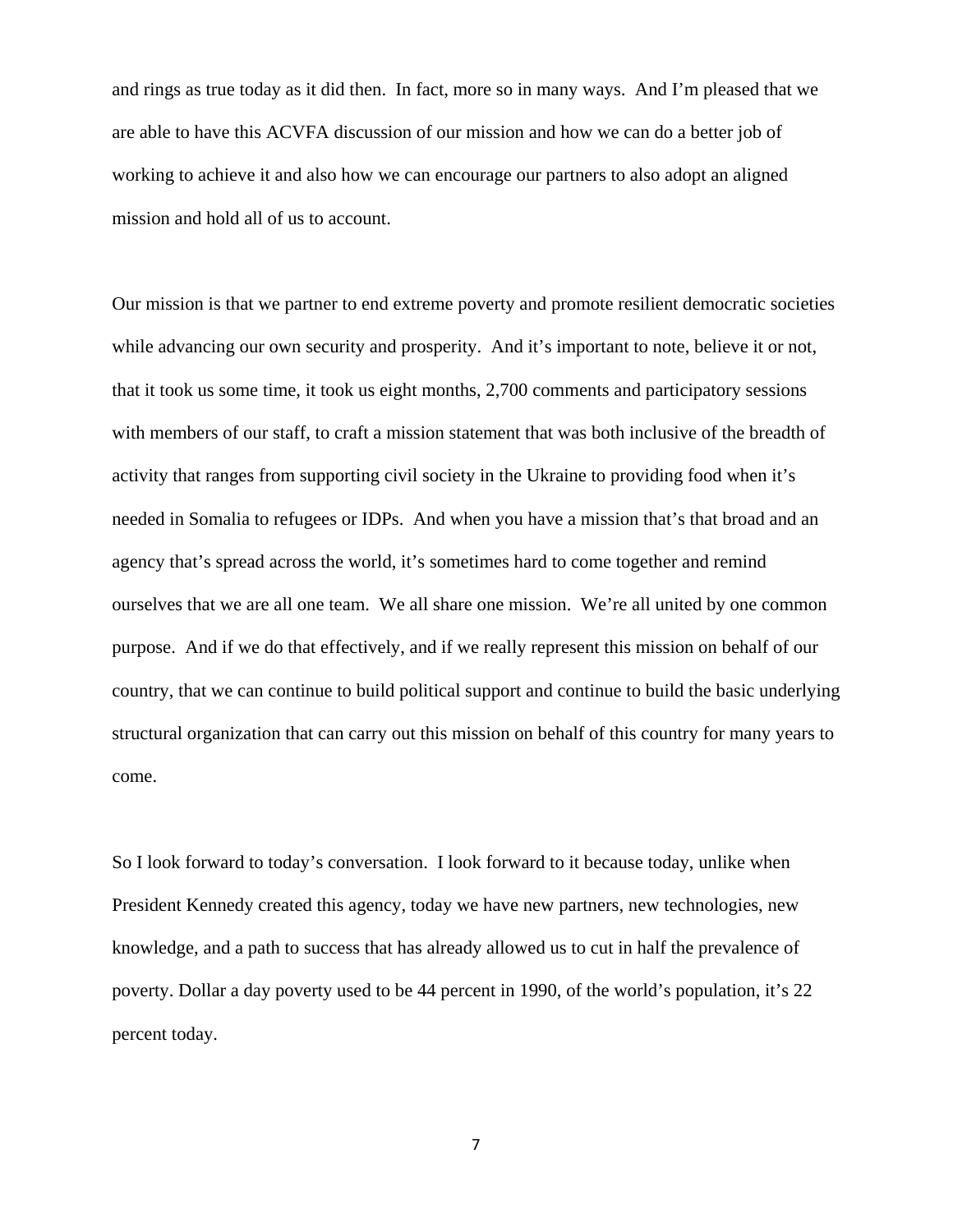And the question is can we help take it to about three percent in approximately 20 years? And we believe we can. We believe we can because we represent this mission. We believe we can because we have expertise around the world that has delivered on it time and again. We believe we can because we understand that connecting to business and science, and opening up to the engines of innovation across this great country and around the world will enable a kind of success we haven't always seen in the past. And ultimately we believe we can because we have to. We know that we will be safer and more secure if, in fact, we achieve this mission.

So I appreciate the chance to be with you today. I'm eager to learn about how we can do more to move ourselves closer to representing and implementing our mission. And I'm eager to also learn what this will mean for generations of our teammates and staff at USAID and throughout the federal government that will evolve their own careers at a time when something previously unimaginable and very important is now possible.

So thank you for the opportunity to be with you, and I look forward to the rest of the session. Thank you.

# [applause]

**JACK LESLIE:** Liz do you want to take it away. We have a musical interlude.

[laughter]

Dance your way to the stage.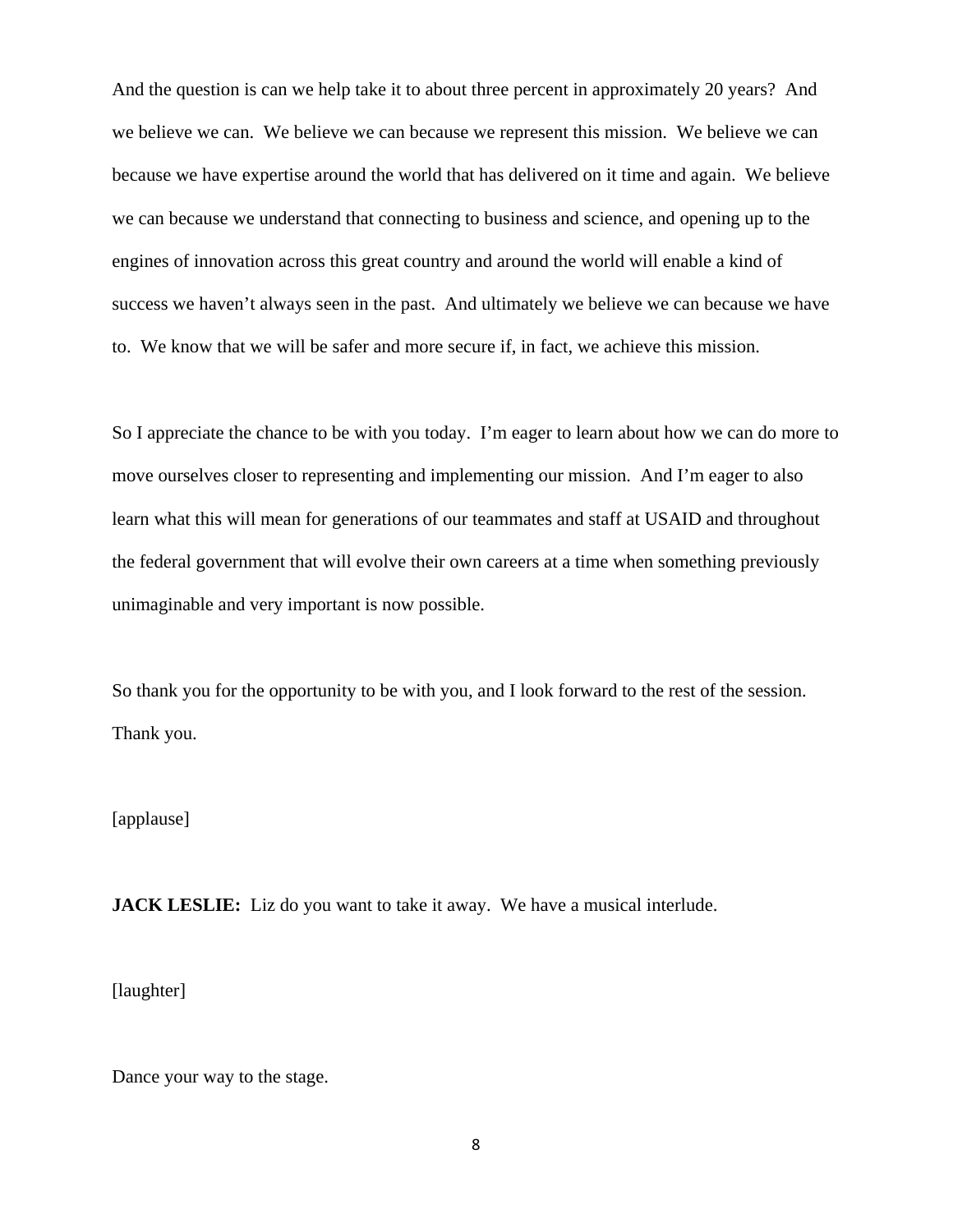**LIZ SCHRAYER:** Great. Well thank you for the little dance music to come up.

[laughter]

We didn't coordinate our moves but we will hopefully coordinate our voices here. So use the hashtag to tweet, as you like. Welcome everybody. We hope to have an interactive conversation, about 30 minutes with you on the first part, which Jack has asked us to share some of our thoughts. I'm Liz Schrayer and I'm going to help moderate the conversation and let me say a little bit about what we're going to talk about on this panel.

Raj has just introduced what, hopefully, all of you have seen which is -- I'm not sure it's a new mission, but a new crafted mission that has been outlined since the ACVFA group has met last year. And I think this is a great opportunity for all of us to both hear from some ACVFA members and Alex will share with us from the USAID point of view, as well as to hear from you about what you think of it, as well as how we can work together to advance the mission.

And it's an interesting time that we meet. Just about a year away from the post-2015 framework where the world will coalesce around a new set of MDG goals. The World Bank is just crafting their own new mission. And I know a lot of you in the audience here have crafted your own mission statements. And there really is a lot of synergy around these same themes and I hear these themes talked about so often.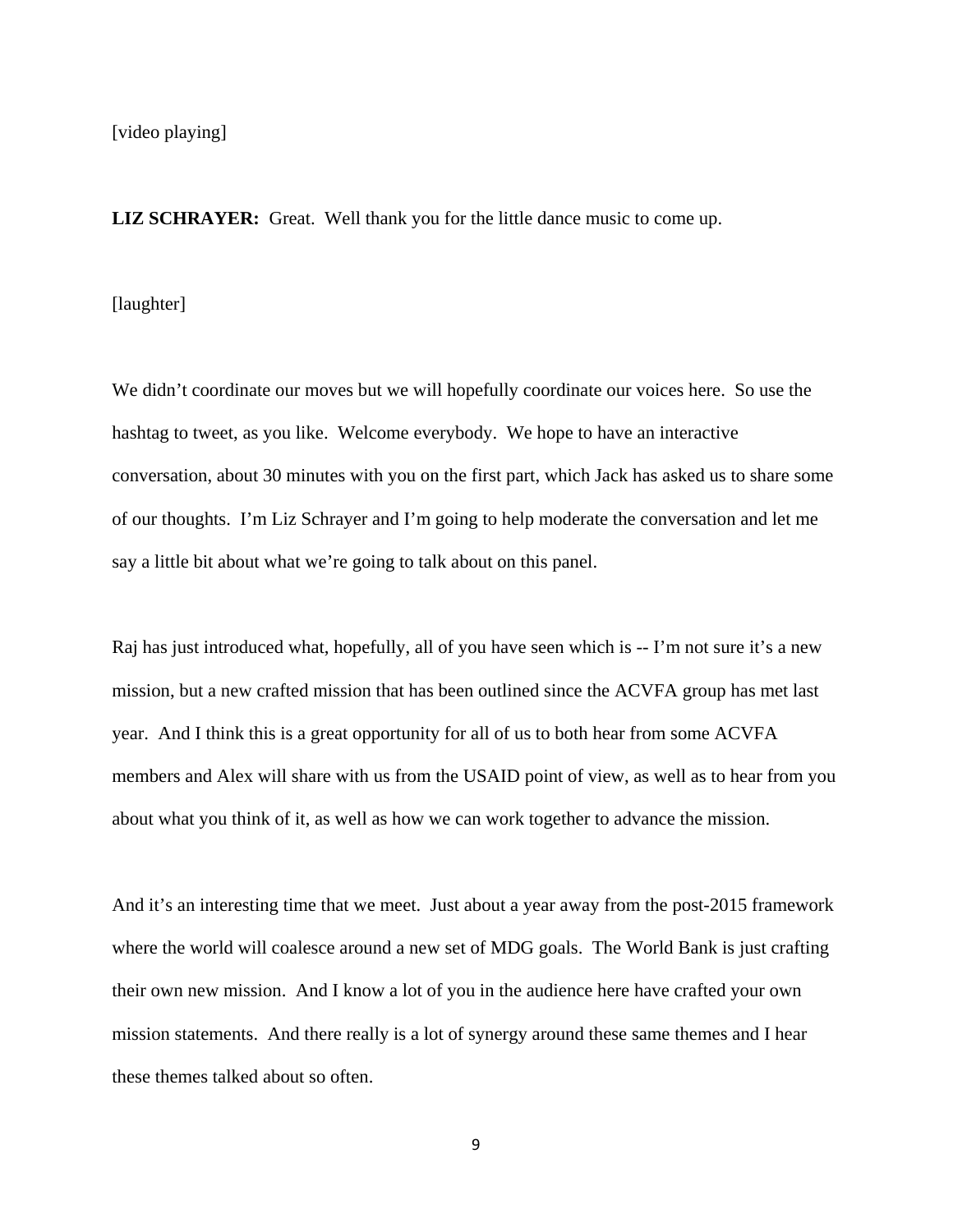So I think there's kind of a couple questions I'd like us to address is how does this new mission statement contribute to the discussion around development? What does it mean to the development community? And I think there's a few things that I'd like us to think about in terms of not really a new mission, but I think a unique moment as you have talked about, as I've heard you speak both in your town hall meeting with your staff: that number one is the words that you use so often, Raj, about innovations in technology. It really creates and defines the possibilities. I think often of -- I remember when I took one of my kids in first grade and he was challenged in reading and I said well what do I do to teach her? And they said there's a lot to do. When you were challenged with reading possibly in first grade there weren't so many options but today there are options. And that's really the innovations in technologies today. There are so many options and the changes that USAID is making today that we couldn't always do years ago is exactly what this mission statement is driving to, of bringing those innovations into your work each and every day.

And the second big one is the word that you start in your mission statement, and Megan talked about this earlier, is the word partners. And that's really what I hope each of you will address. So what I would hope that we can get to is what we can learn in an era of leveraging, partnerships, and being that catalyst for impact.

I want to start with turning it to Alex. Alex, you were there at the front end, you have obviously been an important crafter of the mission statement. You were part of the town hall meeting with Rajiv to unveil the new mission statement. Can you share with us, from the USAID perspective, is, how do you see the broader community, the broader development community, fitting in so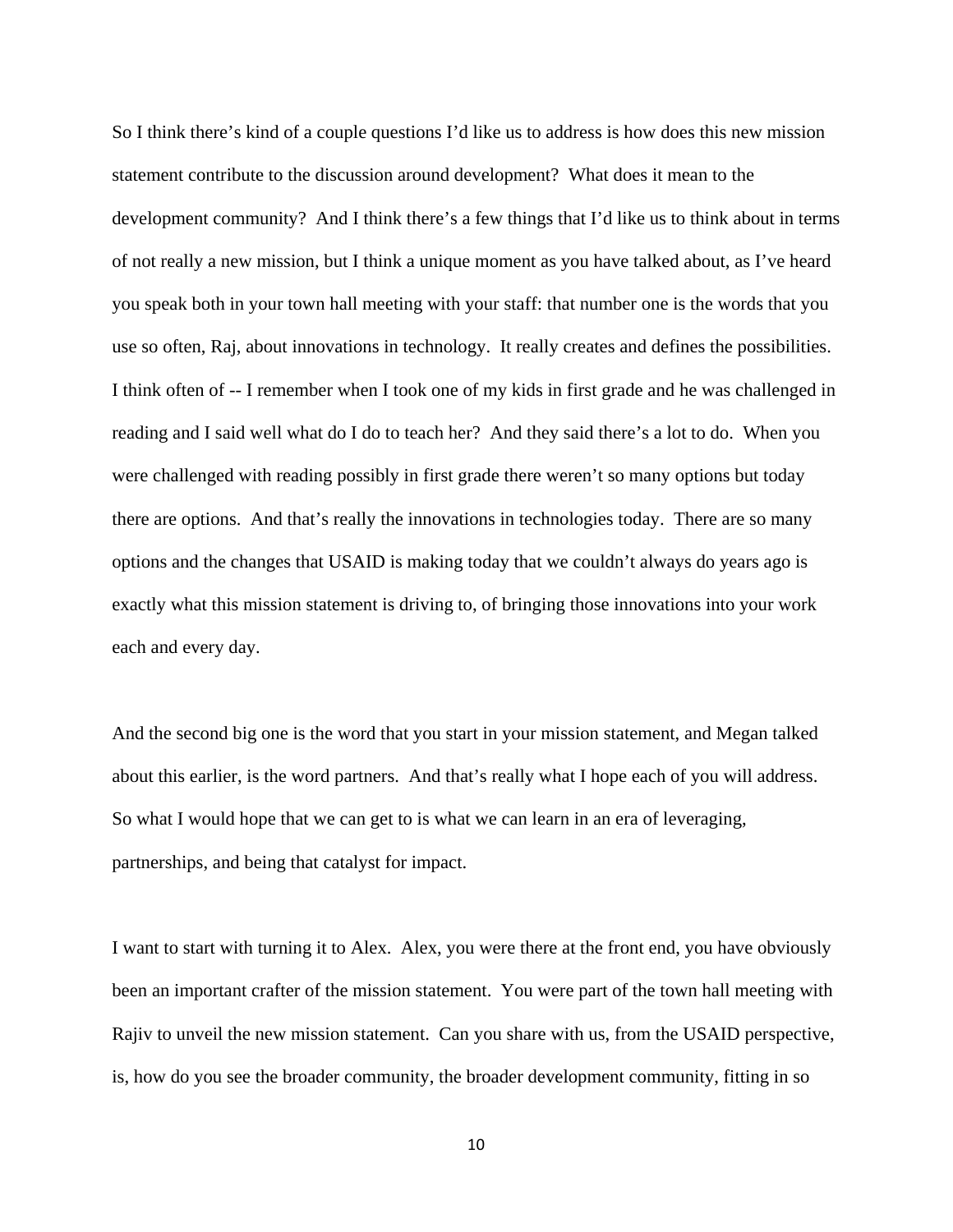that we can participate in advancing the new USAID mission? Help us understand, how do we all fit into the picture?

**ALEX THIER:** I'm actually just going to grab the clicker here, I think. Is this going to -- yeah. So thanks so much Liz and thanks Rajiv and for everybody coming today. It's always great to have this opportunity.

I wanted to start by answering your question by talking about Michael, who's the gentlemen in the striped shirt there. I was in Nigeria a few weeks ago and we went to see one of the most interesting, I think, and innovative projects that USAID has going on right now in Nigeria. Cassava, which is what you see cut up in the buckets there, is a staple in Nigeria. And it's something that I learned, which is interesting but also challenging, is that it takes about 12 to 24 months for the root to mature underground. And it takes about 48 hours for it to start rotting. So if they are ever going to scale up their use of a critical staple crop both for local consumption purposes but also to build into the value chain in Nigeria, they have to figure out new ways of doing processing. And one of the most important things, it turns out, about cassava is its starch content.

So this thing that you're looking at is kind of an ingenious machine that basically weighs the cassava and then dumps it under water, by testing its buoyant weight tells you what the starch content is. And this factory that USAID has co-invested in as a public-private partnership, we're standing at the gates. These farmers come as their crop is growing and they test it for starch content and that tells them a couple of things. It tells them whether they're going to be able to sell their cassava at all for processing which brings a lot more money than they would get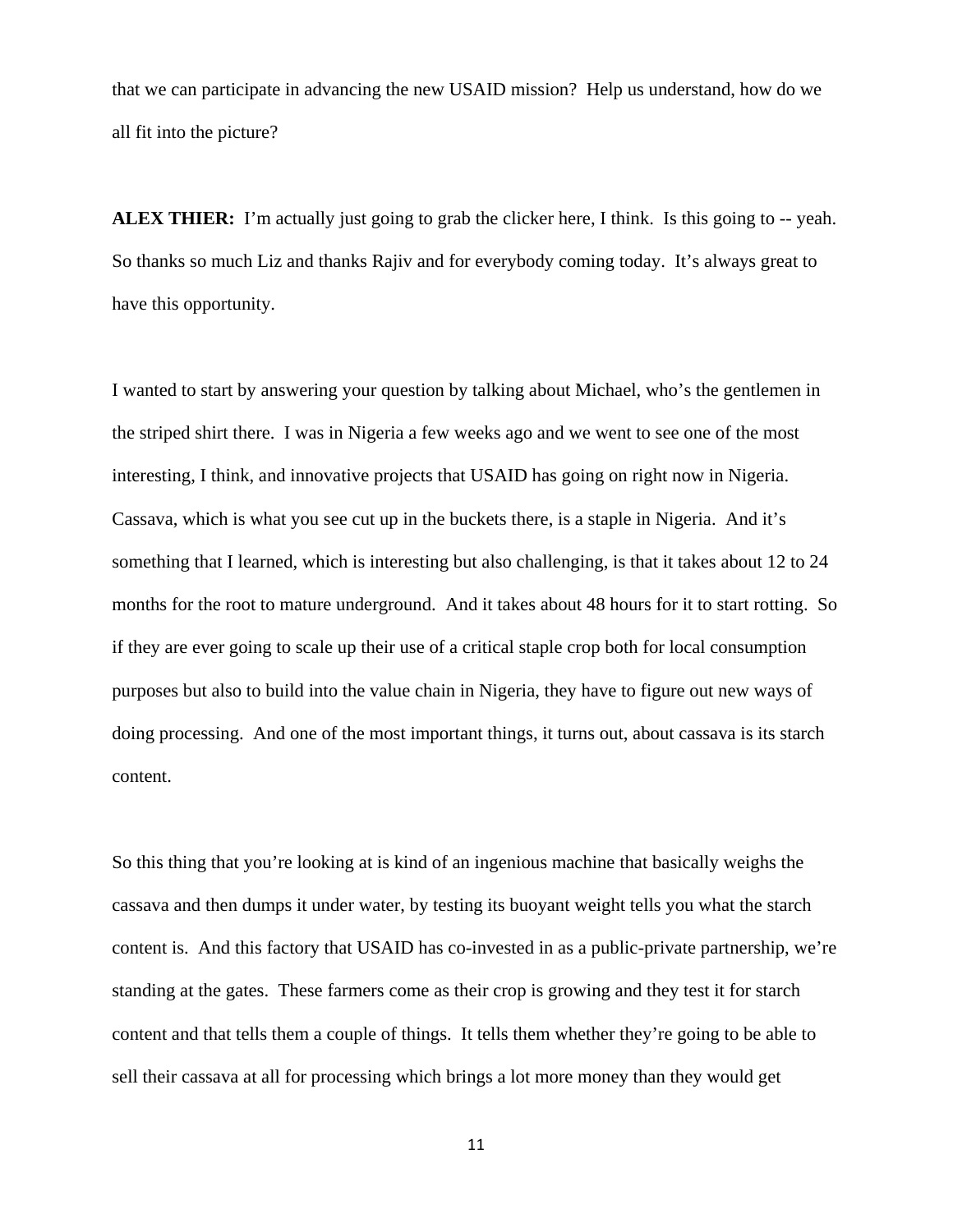otherwise, but it's also hooked up to a program so that as their farmers learn about what they're getting and why they're getting the price that they get, that they're immediately put on a cycle of improvement so that they improve the seed and improve their use of fertilizer. And what it is doing is taking farmers like Michael who are usually just small plot holders, and dramatically increasing their income but also bringing them into the value chain.

And I think that this project in some ways really embodies a lot of the things that are on that card that Raj showed and the core values of how we're approaching this mission. Because we are in what you noted correctly as an incredibly dynamic moment right now within the world of international development. Because of the focus on ending extreme poverty that is happening, not only, within USAID and within the World Bank now, but it is also happening around the world. The post-2015 conversation as it moves forward is going to have the whole world embracing this idea.

But there's two really important things that we know that are fundamentally embodied in USAID's new mission statement. The first is that ending extreme poverty is a critical priority for the international community and increasingly, after you get over India and China, it's going to be hard. And the reason it's going to be hard, and this is this list of countries up here, both by numbers of people living in extreme poverty and by the percentage of people living in extreme poverty per country. And what you see up there is a lot of USAID's core priorities in some of the most challenging environments.

And so it's not just about finding where the people are but it's also about the second half of our mission statement. The reason that extreme poverty exists increasingly in these countries is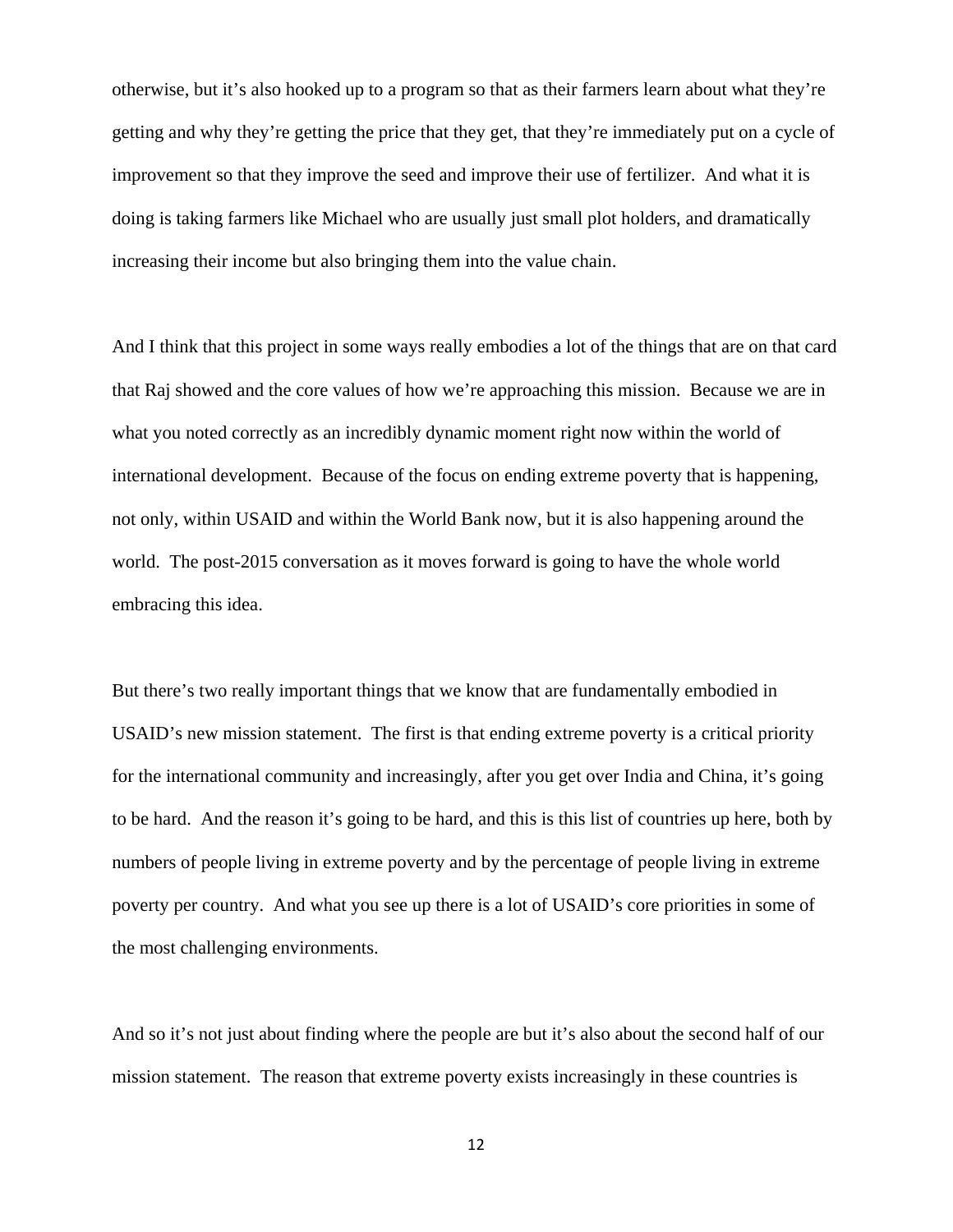something illustrated in this chart.

The size of the bubble represents the percentage of the population in extreme poverty. And these two axes are about legitimacy and effectiveness. And it's not surprising, but I still find the outcome startling every time I look at this slide, is that all of the countries with high percentages of extreme poverty are clustered towards the bottom of legitimacy and effectiveness. And what that tells us is that resilient democratic systems where people can participate in their governments, where they are empowered by good governance, where they're empowered by a lack of corruption, by their ability to participate in society and in the economy. That is ultimately what makes the difference between success and failure in these contexts. And so when you look at the approach and values that we have -- let me just take you back for one second to Nigeria on this last slide before I end.

The one thing that defines -- I know everybody in this room or you wouldn't be here otherwise, but the people who are working for USAID around the world every day is passion for mission. People are working in these challenging environments against such an important goal because they so fundamentally and deeply believe in what we are doing.

And this not only applies to just the USAID folks, it applies to our partners; it applies to the people that we are working with in the field like Michael. It applies to the Nigerian businessmen who helped us build that factory; it applies to people in the Nigerian government, God love them, who are struggling to do the right thing in a challenging environment.

It's true, those are our partners as well as many of the people in this room, and it is having these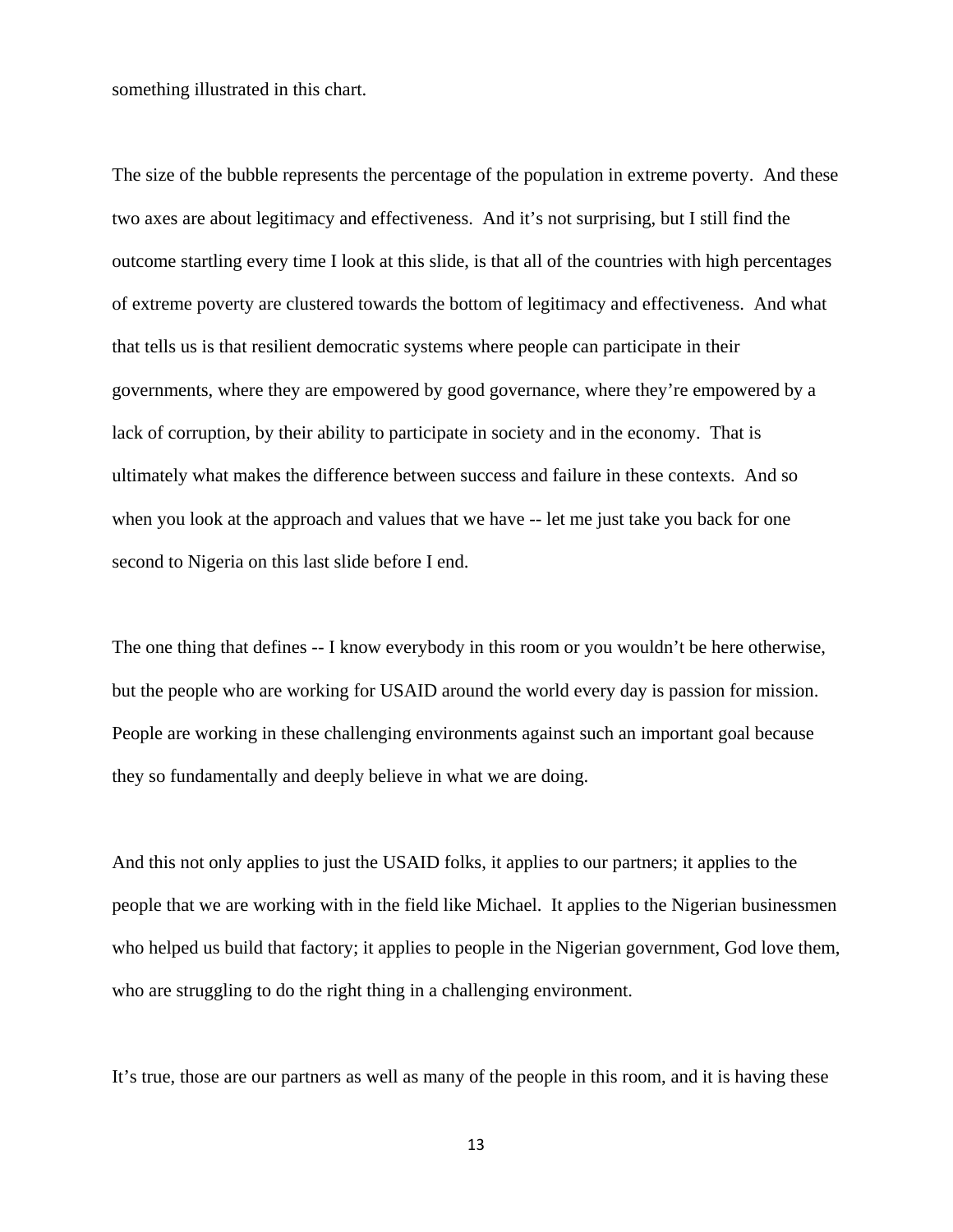two goals of embracing the possibility and the promise of ending extreme poverty together with that fundamental recognition that empowering people to be part of their own governments and empowering governments to appropriately engage their own people is ultimately where we are - we know we will find success, and I think that USAID's core values speak so strongly to that combined mission. So I'll leave it there for now.

**LIZ SCHRAYER:** It's a great way to set the scene for the conversation of Megan and David. Every semester I get asked to come over to Georgetown to help lecture on one class of a longer class about how aid fits into the national security toolkit, and so I think "Oh, I don't have to update my notes because it's got to be the same from last semester"; and I'm amazed at over the course about five years of teaching this class at how much has changed. And I almost feel like what you just described is just -- you just caught up with the words that you have already been doing because so much of what USAID has said in your mission statement is exactly what you have been doing, which is this partnership track and this change over the years that you are now just stating of exactly these core values of your people of working in partnership with people all over the world to deliver real results.

What I want to turn to is hearing from two incredible people, David Beck and Megan Smith, to hear from both the NGO faith-based community and then from the business side, your perspectives of how this mission resonates both with your two communities of which you live in and also from the same question of how do you see the communities being able -- reacting and being able to partner given this new mission words. Again, is it a -- do you see it as different? Is it saying something different to the community, and is it something you can relate to?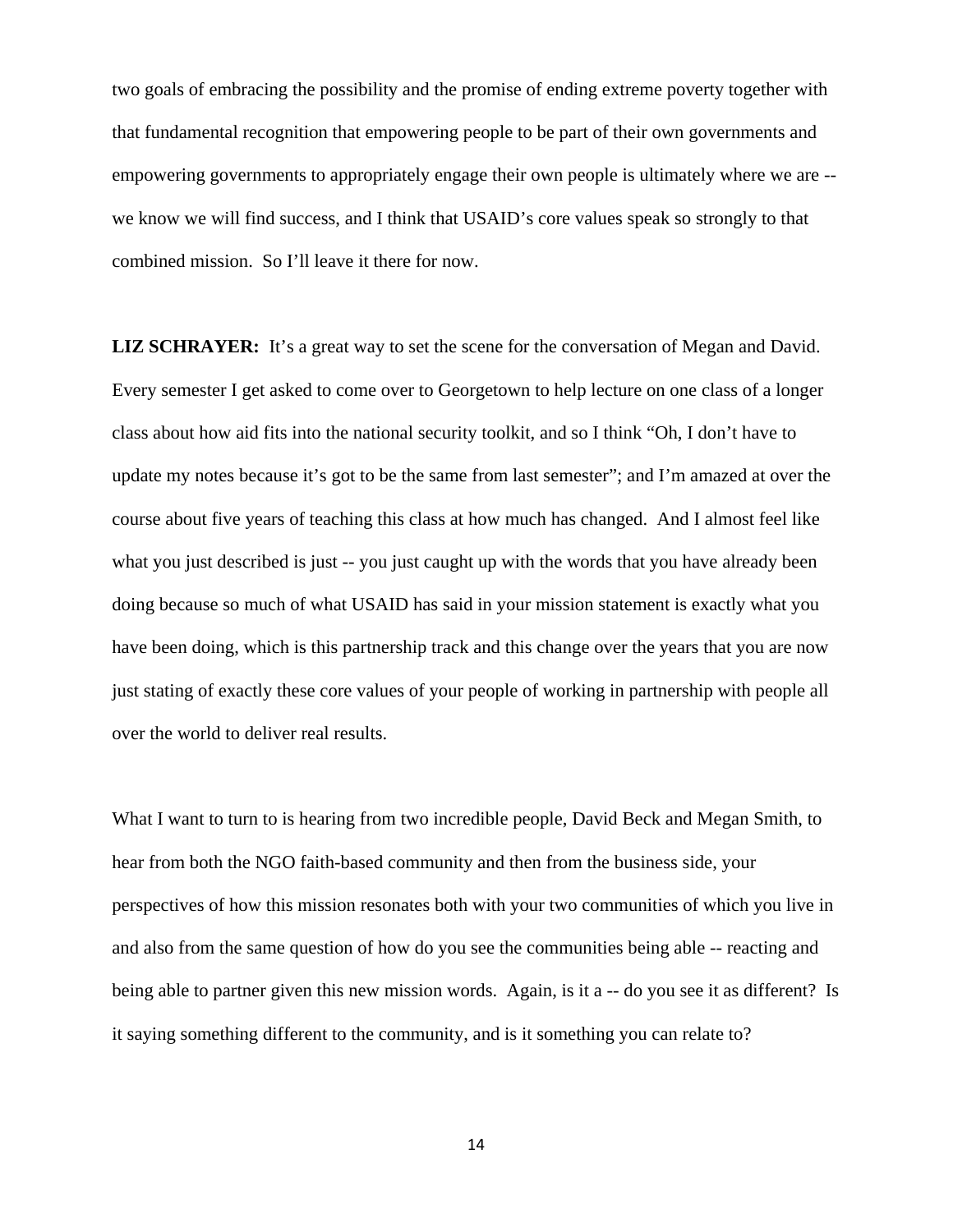So start with David. If you can share when you look at this little card, does it speak to you? Do you like it?

## **DAVID BECKMANN:** Yes.

**LIZ SCHRAYER:** Do you respond to it?

**DAVID BECKMANN:** I do. I do.

**LIZ SCHRAYER:** Do you want to dance to it?

**DAVID BECKMANN:** [laughs] I do. I think it's -- you know it's simple elegant, true, it's true. The AID people I have met over the years it really reflects who they are but then it says it in a powerful, fresh way.

The part that I -- in a way is newest that I love is the ending extreme poverty. So the rest of this John Kennedy could have said, but he might not have been as bold about saying that we can end extreme poverty. He might not have put that in the mission statement, but because of the tremendous progress that we've -- that the world has made against poverty, hunger, and disease over the last generation we, in this room, we all know that it is possible to, indeed, end extreme poverty in our lifetimes. And it is -- once you recognize that, it is a very, very powerful mission for AID and for all of us.

And I -- and as you said a lot of people and organizations are being grabbed by this. A lot of our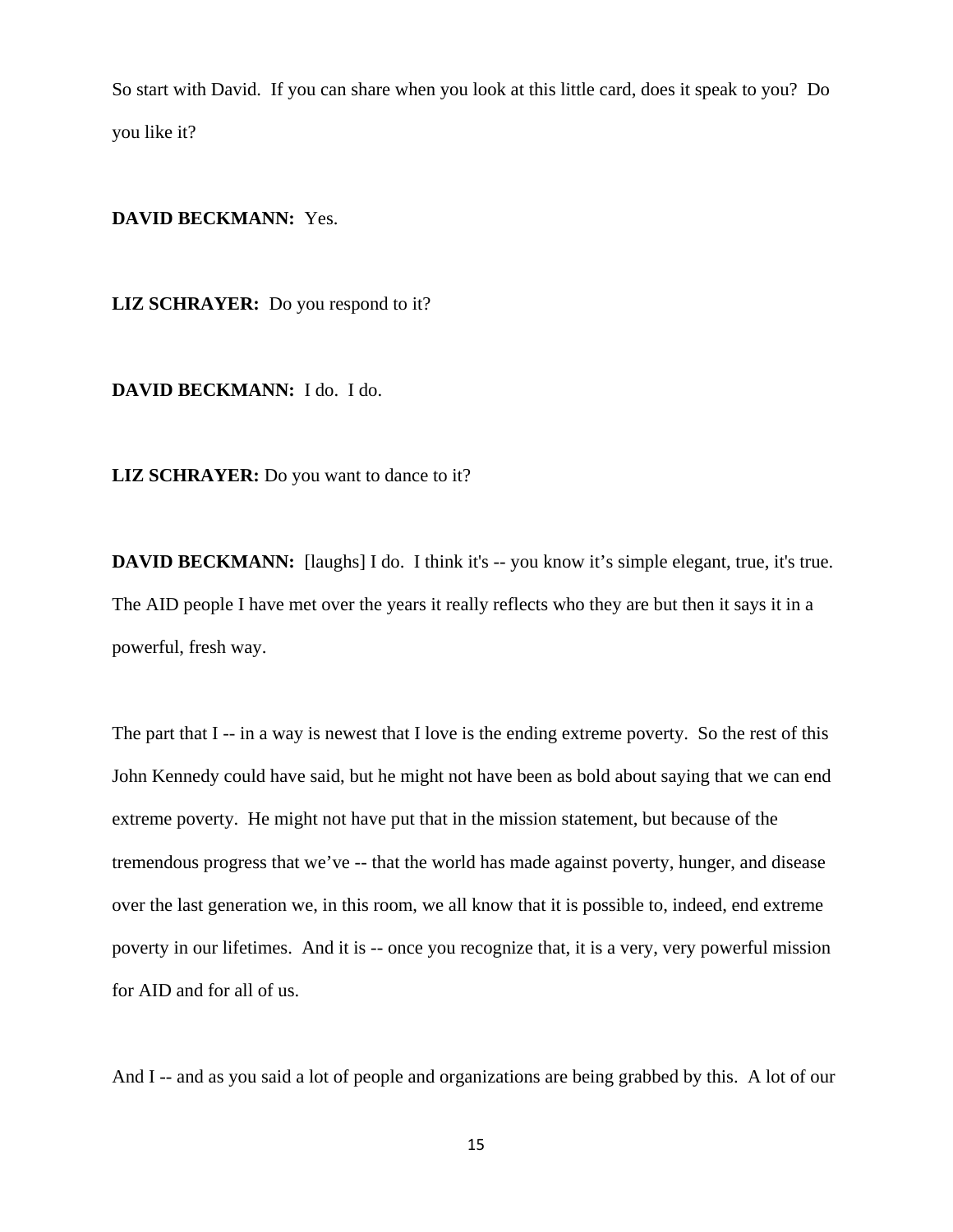organizations are committing, already committing to the goal of ending extreme poverty by 2030, which is likely to be the target date that the nations of the world agree on. And I think we are starting to think about how to align our activities so that we do our part to get there.

For the faith community and the NGO community, I guess I want to just stress a couple things on which, I think, we need to provide leadership that AID can't provide.

So one is we need to get the United States government to be more committed to helping to end extreme poverty. Right now we have to struggle just to maintain funding for development assistance. Thank God we've been able to do that but that's not -- I mean that's an indicator that we're -- that our country is not that committed and on issues like international trade and global warming the United States is not providing the leadership that is going to be needed by people in low income countries to be able to end extreme poverty.

So we -- I think another date in addition to 2030 that's important as a kind of a goal setting date is 2017, not that we can relax until we get there, but in 2017, in the years -- in 2016, 2015 we're going to have open presidential primaries on both sides.

And so this is an unusual time in American life when, in fact, we are going to be resetting national priorities. Somebody new will be in the White House, we'll have a new Congress in 2017, a new set of priorities; we don't know what they're going to be but I think it's up to us starting this year, with advocacy this year, election work this year, we need to get a crescendo of "oomph" so that by 2017 our country is more serious about this goal. It's wonderful that an agency of the U.S. government is committed to this goal, but that our country really is committed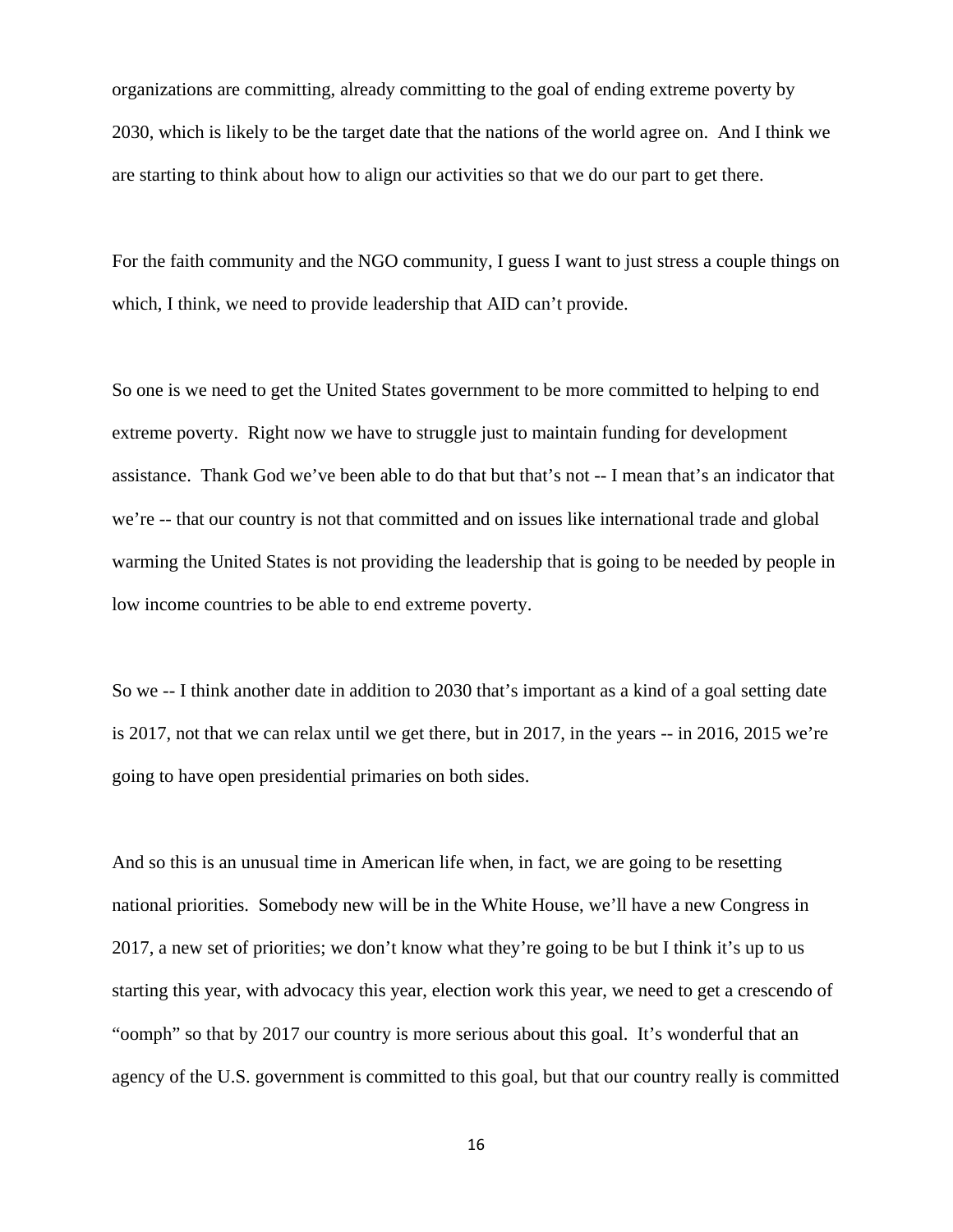to this in a serious way I think we've got some work to do.

The other point I want to make is that the goals that the U.N. adopts are likely to be universal, so this time not just for low-income countries but also for Brazil and for the USA. In this country there are 50 million people who live in households who run out of food, and since the economy tanked just a lot of Americans feel that they've got, you know -- they've got no opportunity. There's no development for them. They're just sweating it out and trying to cope and running in place.

So when they hear about developing countries making great progress, that doesn't necessarily come across as a message of joy and excitement for them, that may also come across as a message of competition -- I don't think it's necessary -- but I think if we're going to get our country to get serious about ending poverty in the world we also need to get our country to get serious about hunger and poverty in our own country. And if by 2017 this nation is serious about ending hunger and poverty in our own borders then I think we'll see development in assistance in the rest to support an opportunity agenda around the world.

So that's going to require some real change in how our organizations think and act, and even for AID there may be some ways that AID can make it clearer to Americans, especially the bottom 50 percent of Americans this part about prosperity.

You know, I come from a religious organization so I might have poo-pooed that, you know, we just got to do this because it's the right thing to do. But in today's political environment we need to make it clear to the bottom 50 percent of Americans that what -- the progress that's being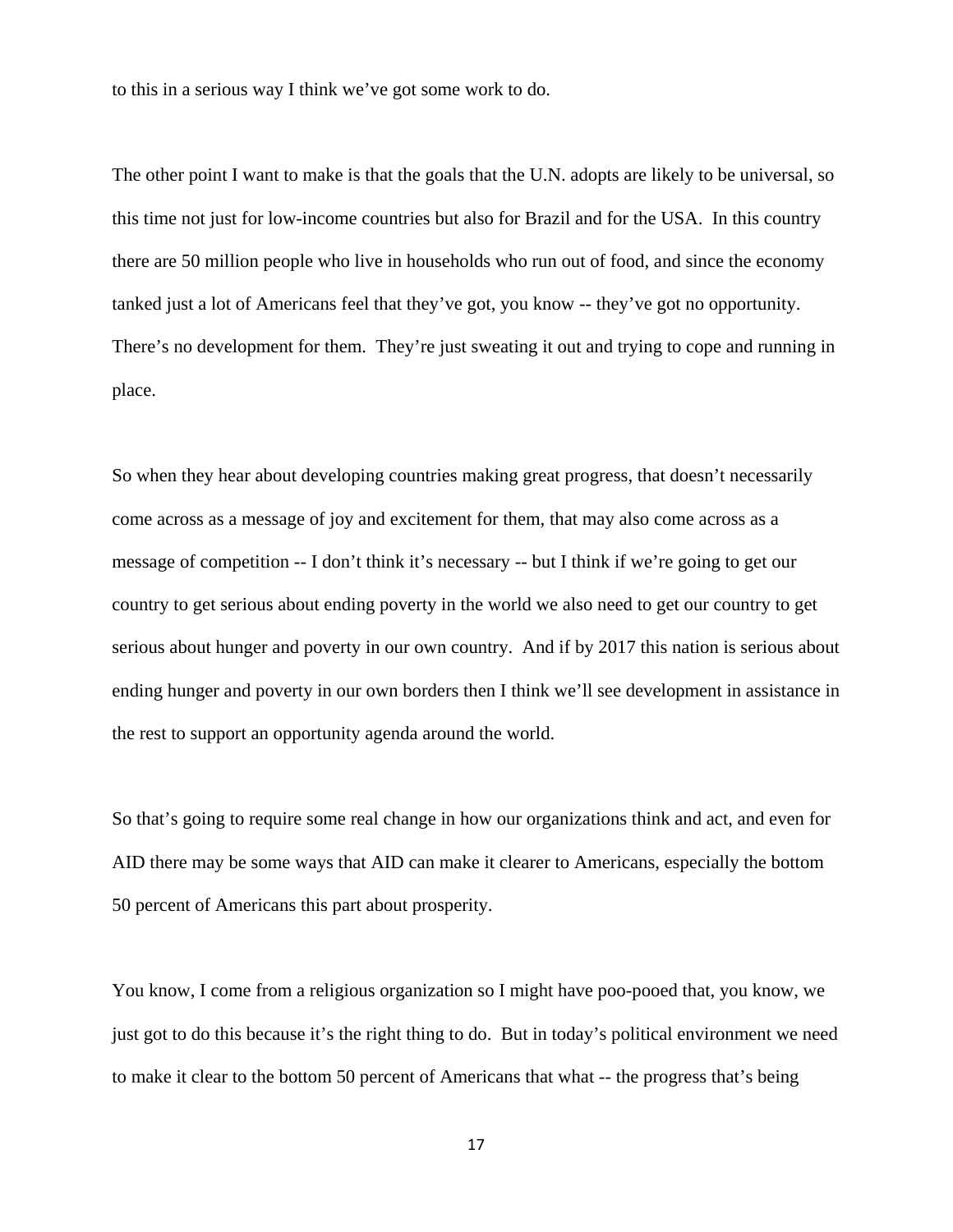made around the world can also be progress for them and that the expansion of economies in Africa and other developing countries that that is good news for them. If we're going to get to the goal.

**LIZ SCHRAYER:** Great thank you. Megan there is no one that is better at innovation technology and partnership than Google, and I think we would all welcome your comment on how you see the new mission statement and your thoughts about how the world of technology innovation and the business community could react and can partner with USAID and their new vision.

**MEGAN SMITH:** It's interesting -- a couple different thoughts but first just around business, that it's much easier to do business and to collaborate with people who are standing as your equals, you know, standing on their own two feet whether they're in your neighborhood and they're well fed and you can team up and you can work together whether they're halfway around the world. And so from a business opportunity perspective, this makes total sense to do the kind of aid and development work we're doing.

The thing I wanted to focus on is I love that the mission statement starts with "We partner." And I wanted to just show a couple images because this is the -- this particular image is, to me, it represents how networked we are as a planet. It happens to be -- one of our engineers hooked it up to Google's traffic and you could see each dot represents a certain amount of searching. So red is English; you see some lighter green for Spanish and Portuguese on the side.

But we just had a visit from the Dalai Lama to Silicon Valley and a bunch of us ended up, as a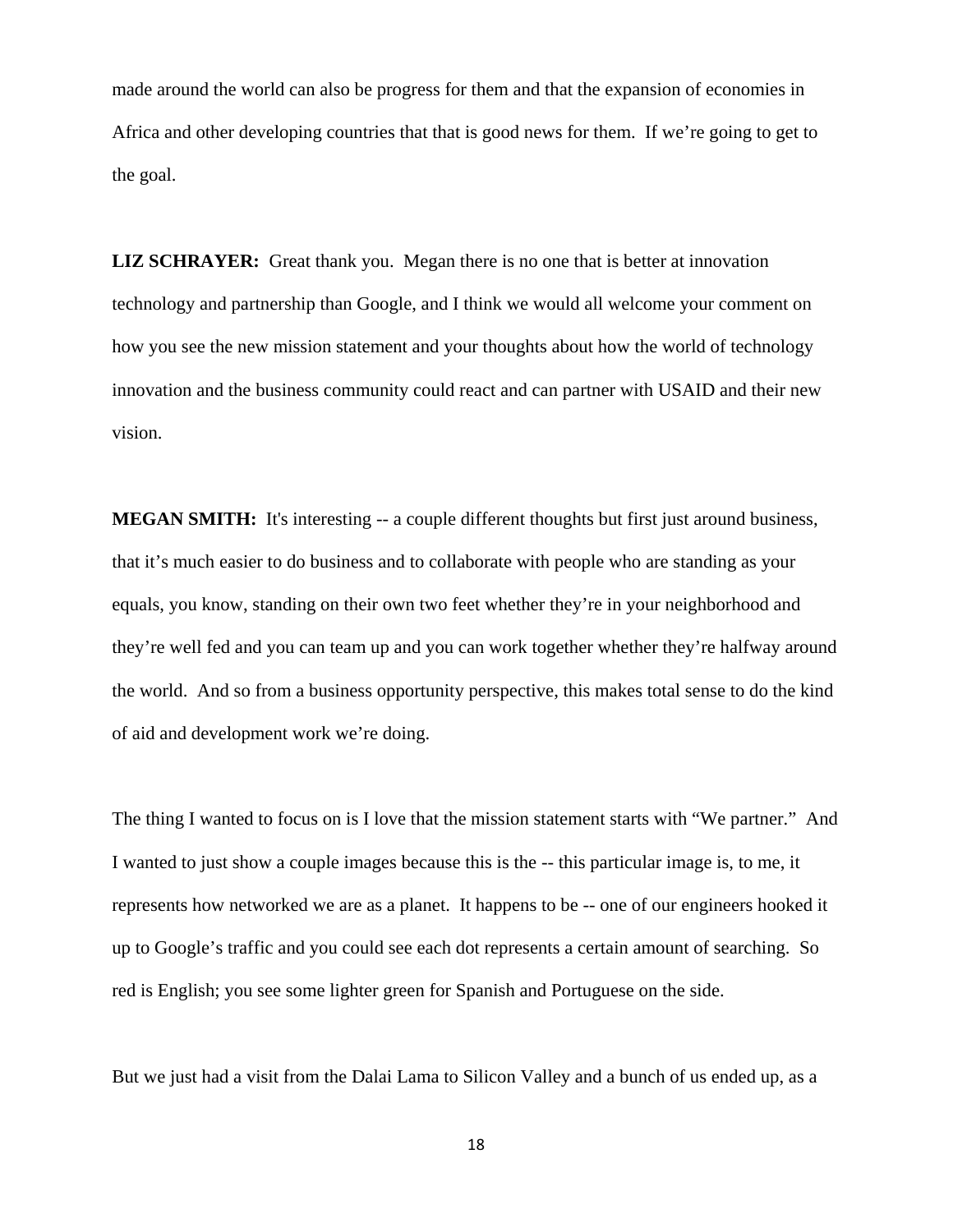bunch of techies, meeting him and Biz Stone, who's one of the Twitter founders, was saying that one of the findings of Twitter is people really actively want to help each other. It's what's happening; it's what people do; we just naturally do it as people. And so I guess I'm excited not only about "we partner," as partnering with organizations, but partnering with the people in extreme poverty and not thinking of them, those people, as passive victims but as collaborators.

One time we got to go to Afghanistan and just an image that stays with me was one of the folks who were helping with some security said every time they landed into Kandahar he would look down and he would see this little boy run out of his hut and lie on the top of the roof, and he thought the kid loves aviation or something. And he went later and went by this small house and found out that the kid was lying on top of his solar collector so that it didn't break when the airplanes went by. So think about him. You know, think about these people.

And one of my favorite things to do we've started this Google Science Fair. I was a science fair kid. I went into science and technology because we got to actually do it, not just sort of study it in a boring way, but we got to do the science. And what's so interesting now to watch the level of science and innovation that these 13, 14, 15, 16, 17 year olds can achieve. It's astonishing. And it's astonishing because they collaborate with each other. They can actually know, as opposed to me in the library with a set of books about solar power, they can actually know the state of the art and start teaming up with scientists as they advance the field.

You think about Afghanistan, really, you know, we have more than half the country is under 20. And these are young people starting startups in Herat, Afghanistan, they're our global computer science colleagues. Super wired. There's nobody more wired than the 16 million computer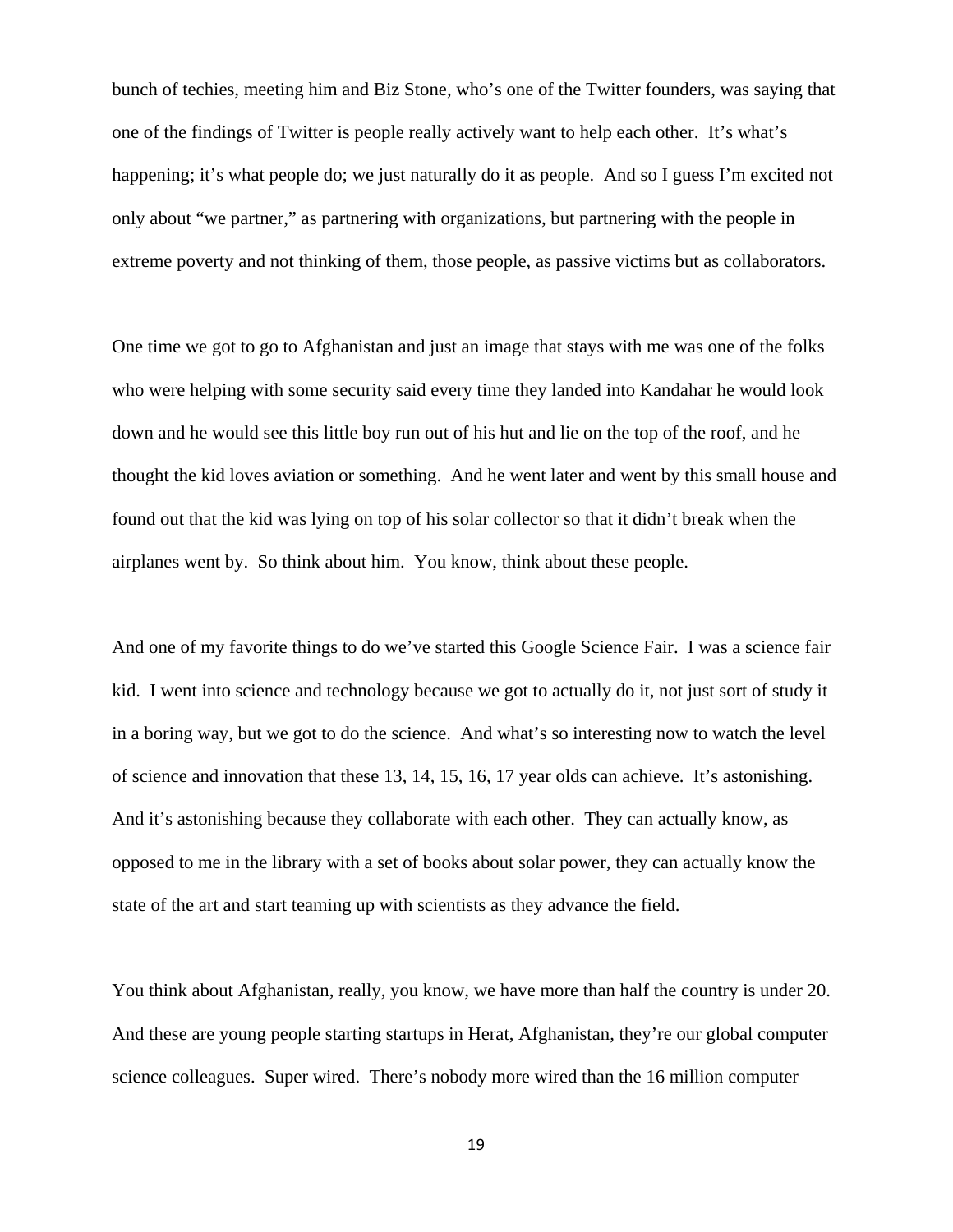scientists in the world who are all doing open source and working with each other. Think of them as our partners.

This is an example of what we know. So you know Wikipedia. This is a mapping example. The things that we know, we can share. So, often, there's only metadata for certain amounts of the world but this was the people of Lahore, Pakistan, drawing themselves onto the map just using satellite imagery, and this is the activity on that tool: people sharing with each other.

Sal Khan, Khan Academy, we don't know exactly how education and learning is going to transform but we do know it's starting. These are hopeful images to me. This is one person - just starts teaching all these classes. Doesn't mean one person should teach all the classes, but it shows you like this whole, you know, it's almost to me like activation energy in chemistry: you're rolling a rock up the hill trying to solve education and Sal, just, you know, a little energy, he starts teaching and the world changes.

These are computer science teachers now collaborating. Think about the students and the teachers now collaborating. Master teachers who can work with us. First robotics. One of the things that's very odd when we teach science and math, we teach people to read and to write when we do language arts, but whenever we do science and math we teach them kind of reading or consume the history of it, but we don't really teach them to make, to program computers, to do that. So this is a national first robotics way -- education is changing this direction.

I love this. This is a project in Ethiopia where no one within 10 miles of this village can read and people have taken tablets with all the apps we hand our kids to see if these kids could teach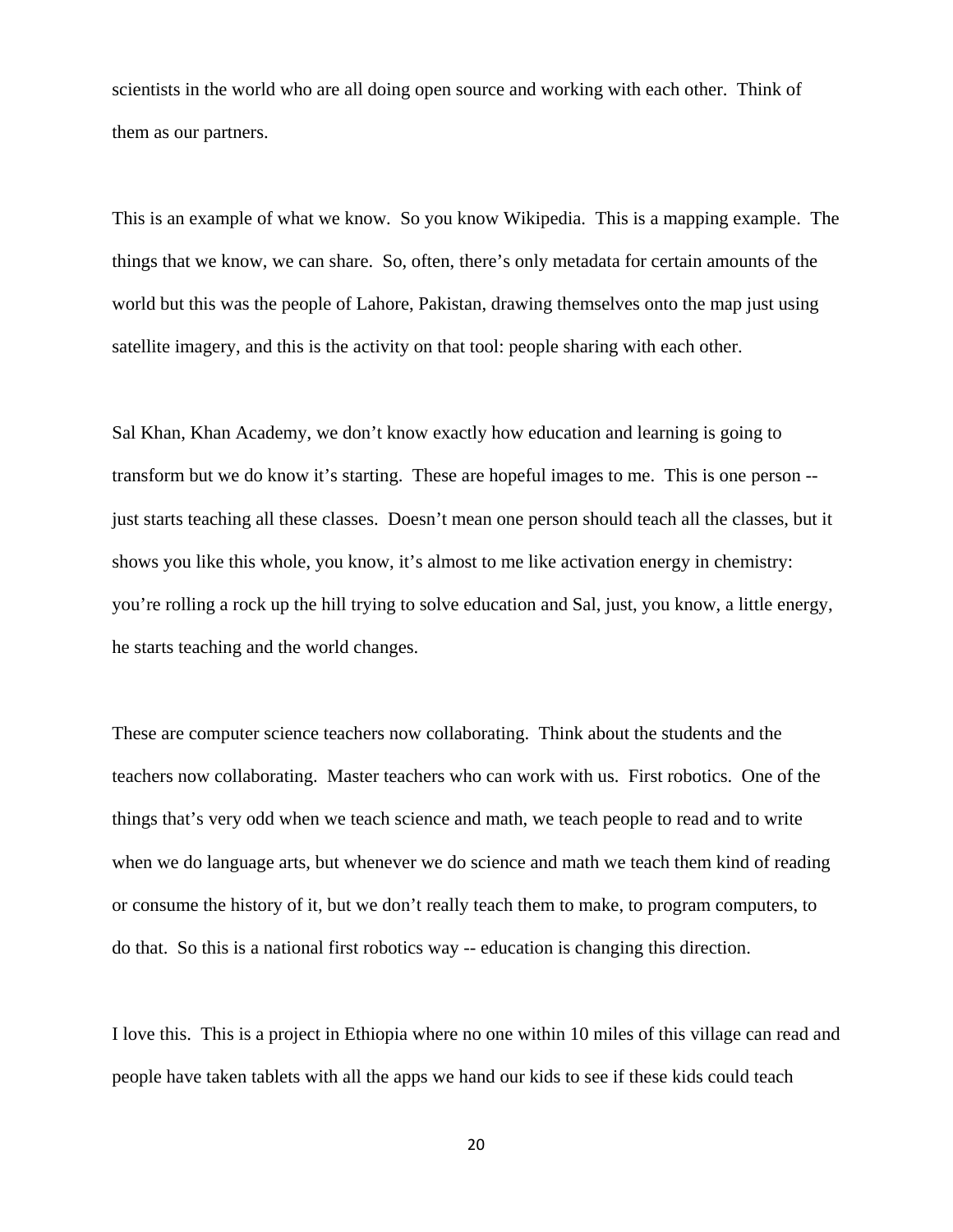themselves to read and if they could and we could bring the network could they start cross collaborating with those master teachers and others. And it's starting, and they're doing it so that's an exciting technical innovation.

I work with Malala Yousafzai, you know, 50, 60 million kids have no access to education, rather than waiting to build schools, let's do interventions like this.

So on the bottom there I have the science fair winners from last year. Two of them are from Swaziland. So I think very quickly the kids with the tablets will be those kids if we get this done.

Data adjacency, climate change, things we can do with technology, I love the mission's addition of innovation and emphasis on science and technology. We have a thing at Google X we call moon shots based on Kennedy and our own American work and people's work there about huge problems where there's some science or tech, that sounds like science fiction, but it actually could let you solve a problem.

We launched a platform for just wild people doing these things to celebrate them, a process called Solve for X. And we are finding that people all over the world have this, and I love that USAID is kind of open for business now to collaborate with these amazing people who have innovations in energy and agriculture and all these different areas, and teaching children that in effort there's joy.

So I'll just wrap up with a last point about where the network's not. So when the globe spins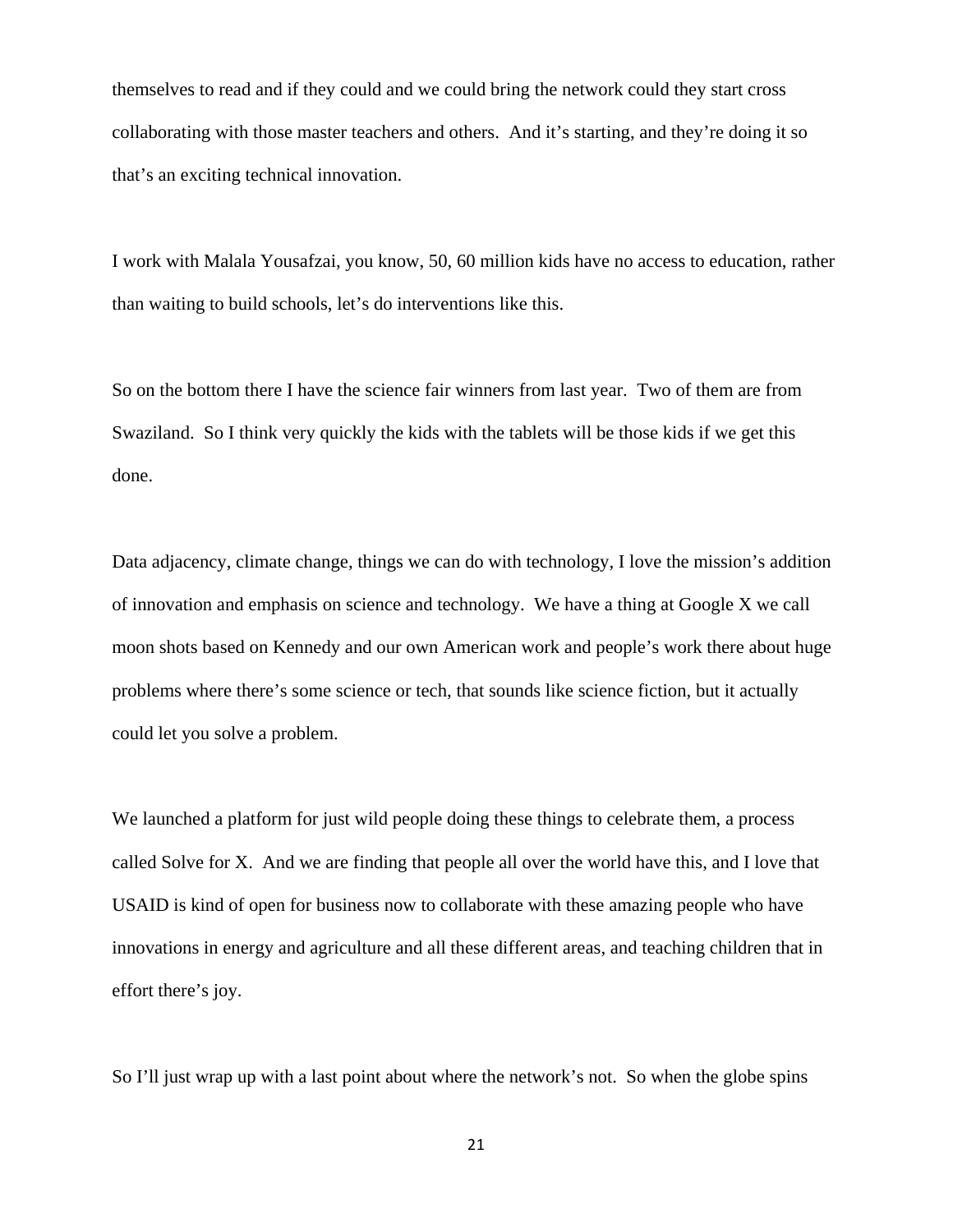around, sadly, there's places that are not yet networked. So look at Africa. For a long time as of 2005 no cables next to the whole continent. Finally we as a world are getting this done: 900 million incredibly talented people are joining us. You can see the colors are where there's network the gray is where there's not. We got to get this done as a world so we can really quote "partner" at the level we want to.

And I'll end with this image, which is just -- I have Nairobi and some of our colleagues from Africa David Sengeh, a Ph.D. student at MIT, says, "Aid to Africa" becomes "Made in Africa." So I think this kind of mission that we're on in the collaborative 21st century approach that Raj and the team are doing is critical, and I really do believe we can end extreme poverty in our lifetime. So thanks.

**LIZ SCHRAYER:** Fabulous, fabulous. Well, all of you thank you. I think we have time -- do we have time for five minutes from the folks? So we're going to take your comments. And as you're -- I think there are microphones. And let me say this as you get up to make some comments. Yesterday the administration announced their budget request and at the U.S. Global Leadership Coalition we put out our analysis of the budget and then I was quite pleased with the overall numbers, and I put a blog out today. And one of the comments I made about the president's request is when you look at the investments and where they're invested one of the things they invested in is those agencies, including USAID where they're partnering, and where they're partnering particularly with the private sector, both the business community and the nonprofit community, in innovations technology in programs like Feed the Future and Power Africa. And it's exactly where your mission statement is going, and I think it's exactly where development is going. And if we can figure out, as a community, for those of us who aren't with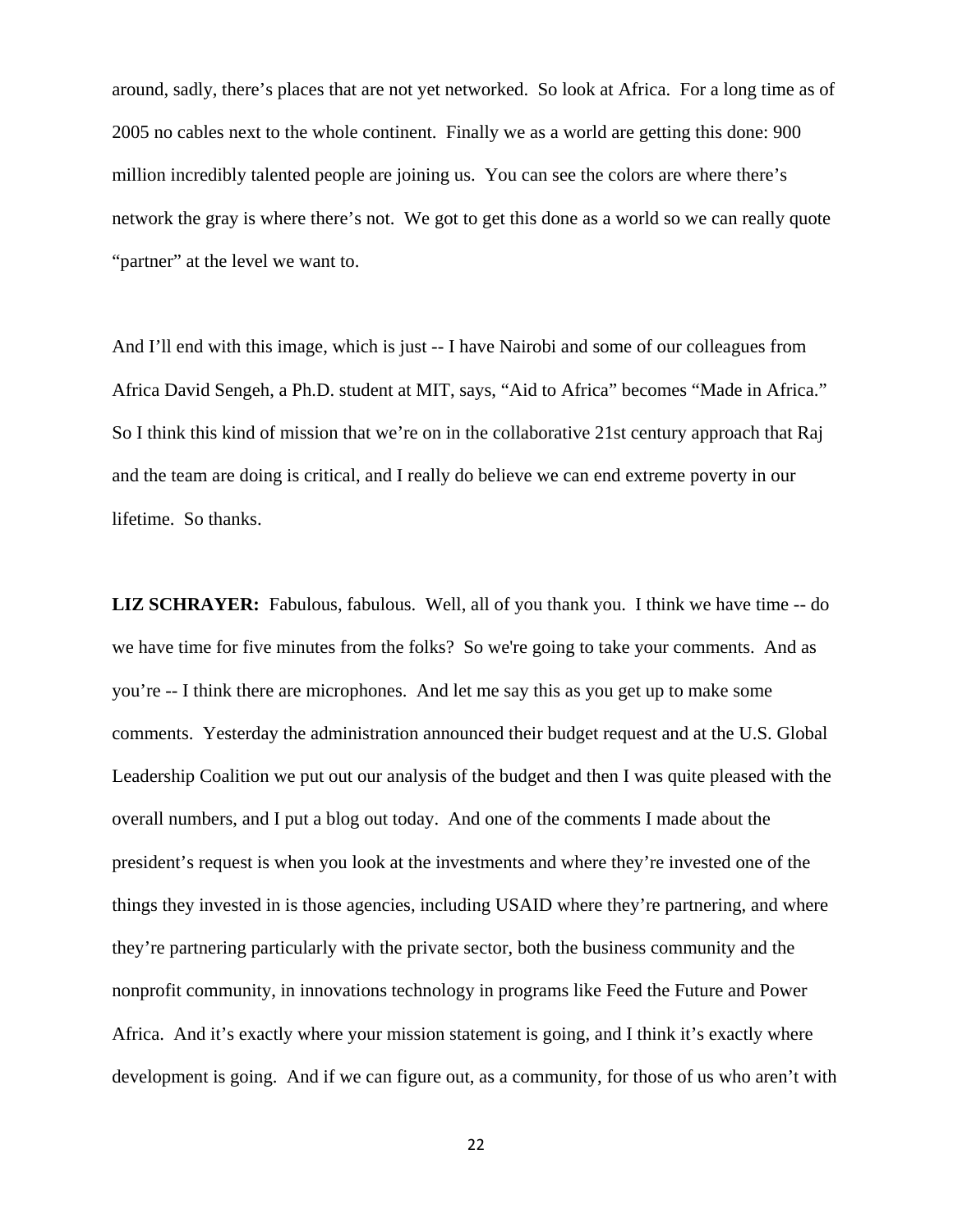government to figure out how we can partner and you can figure out how to work with us effectively we can bring the kind of scale so that when you turn that globe around that today is all dark, it can be bright as the other side.

So I think we all have a vision of where we're going that you've laid out and now we have to figure out how we can partner and that, Chuck, that's your panel. So comments and questions on the vision and reactions to the vision we'd like to hear from you. Please. No comments?

**JACK LESLIE:** Right there.

**LIZ SCHRAYER:** Yeah please. And introduce yourself if you would.

**MOSES BOMBO TAMBASON:** I am Moses Bombo Tambason from Tambason's Global Human Services. And I just want to thank you for the visitation. I love the fact that -- the way it was said -- not only is it good for USAID to partner with organizations, but it is even better for USAID to partner with individuals. The difference in that is you can reach everywhere and the [unintelligible] of people.

And so one of the things that I also want to speak for regarding aid to Africa is the empowerment of the people to provide support for the less [unintelligible] communities. We have never heard [spelled phonetically] about supporting people with disability in Africa. So my charity has become a system where we reach the communities. You have something, there's potential in you to do something: help your sister, help your brother. So before you get to realize that, "Oh, I can do something. Oh, okay, I can [unintelligible], I can shower, I can cook."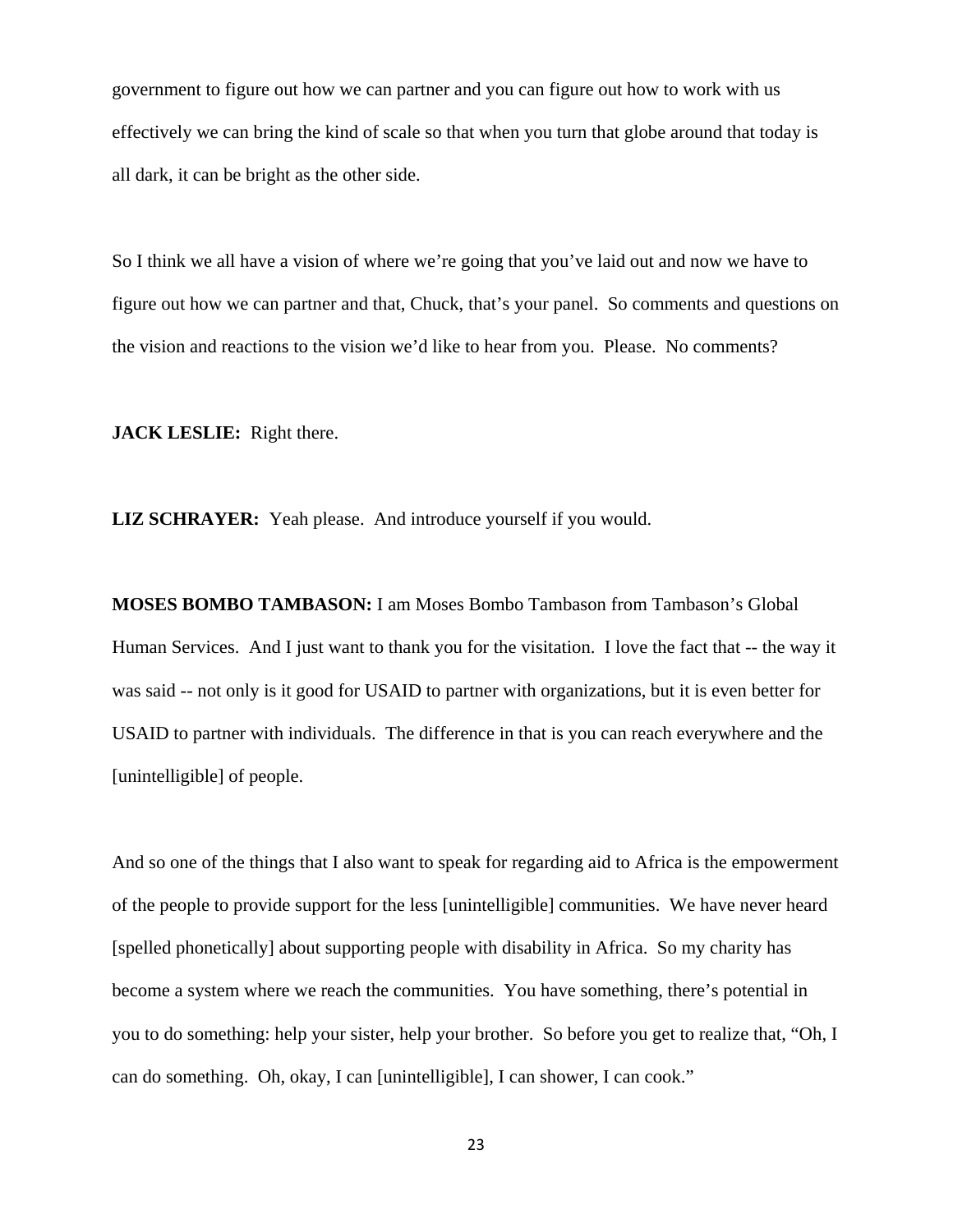So I would also want to use it to recruit, the empowerment, the support for people of disability in Africa. It would not only help those with a disability but it would see the individuals as being powerful, that it's something they can see they can do. And each one sewing [spelled phonetically] can comb hair, can cut hair, can wash somebody up. Thank you very much.

**LIZ SCHRAYER:** Thank you, thank you. Other comments? Anyone else want to add a thought about the comment right here? We'll take a couple more comments on, feedback on the mission and partnership. There's one right here. Please.

**KARRYE BRAXTON:** I'm Karrye Braxton, Global Business Solutions, Inc. We're a corporation but we run the companies that does, actually, international development, and to be sustainable we're a for-profit company. So I want to welcome the amalgamation of all the different worlds in development. My gosh, I mean this is amazing. I'm very glad to see this; happy with the mission and the vision of moving forward in a way that we all could work together as opposed to against each other. So I just wanted to welcome that and applaud the groups that are coming together to do this.

And we are forgetting the people in the U.S. who have difficulty understanding why they should care about people overseas. My friends and associates know that I was a Foreign Service officer in Ukraine, so they're always calling me, "Are you okay? What's going on with your friends over there?" And this is a wonderful way that people in Kansas City and Michigan can know where I've -- can know that those people in those countries want to be as free and democratic as we purport to be, and that we want to underpin that in our work and in our budget. So thank you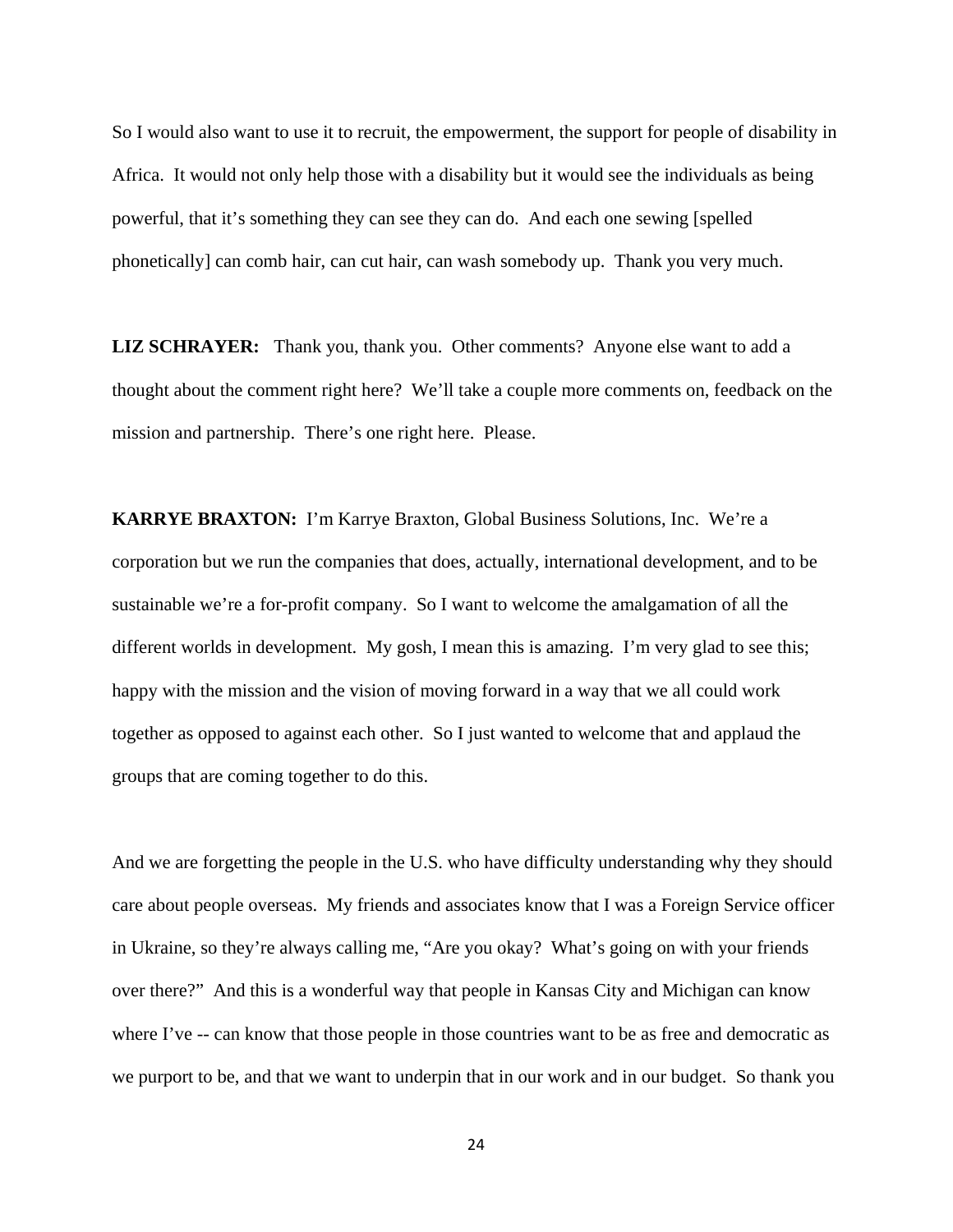for doing that.

**LIZ SCHRAYER:** And why it's important for those in Michigan and Kansas City that we help those in Ukraine. Great. Thank you for your great comments. Yeah, please.

**AUDIENCE MEMBER:** Thank you very much. I have a comment for Megan, especially with regard to Google. When I looked at the graph I saw that Africa was dark. We [unintelligible] the role that education plays in innovation. And, unfortunately, as we know in most learning environments there's usually a comfort zone. And the teachers in Africa are in a comfort zone. Technology has a difficult road if the teachers are not brought into the game.

I want to find out what is the strategy that Google has to break though because children like the technology. If the teachers don't like it, if the teachers are intimidated, as usually is, then the education system will remain stagnant. How does Google plan to help the African teacher to overcome the technology intimidation so they can influence policy to embrace the technology that is the promise for the future? Than you.

**MEGAN SMITH:** I think in the same way, you know, talking about the peoples, the partners, you know, people change things; things don't change; people change them. And your point is that the teachers are central to changing this. And, I think that you are right. We have many, many different things we are doing but the one that I think is most promising is we call them Google educator groups. So getting the teachers talking to each other because there's a great expression: the future's here it's just not evenly distributed.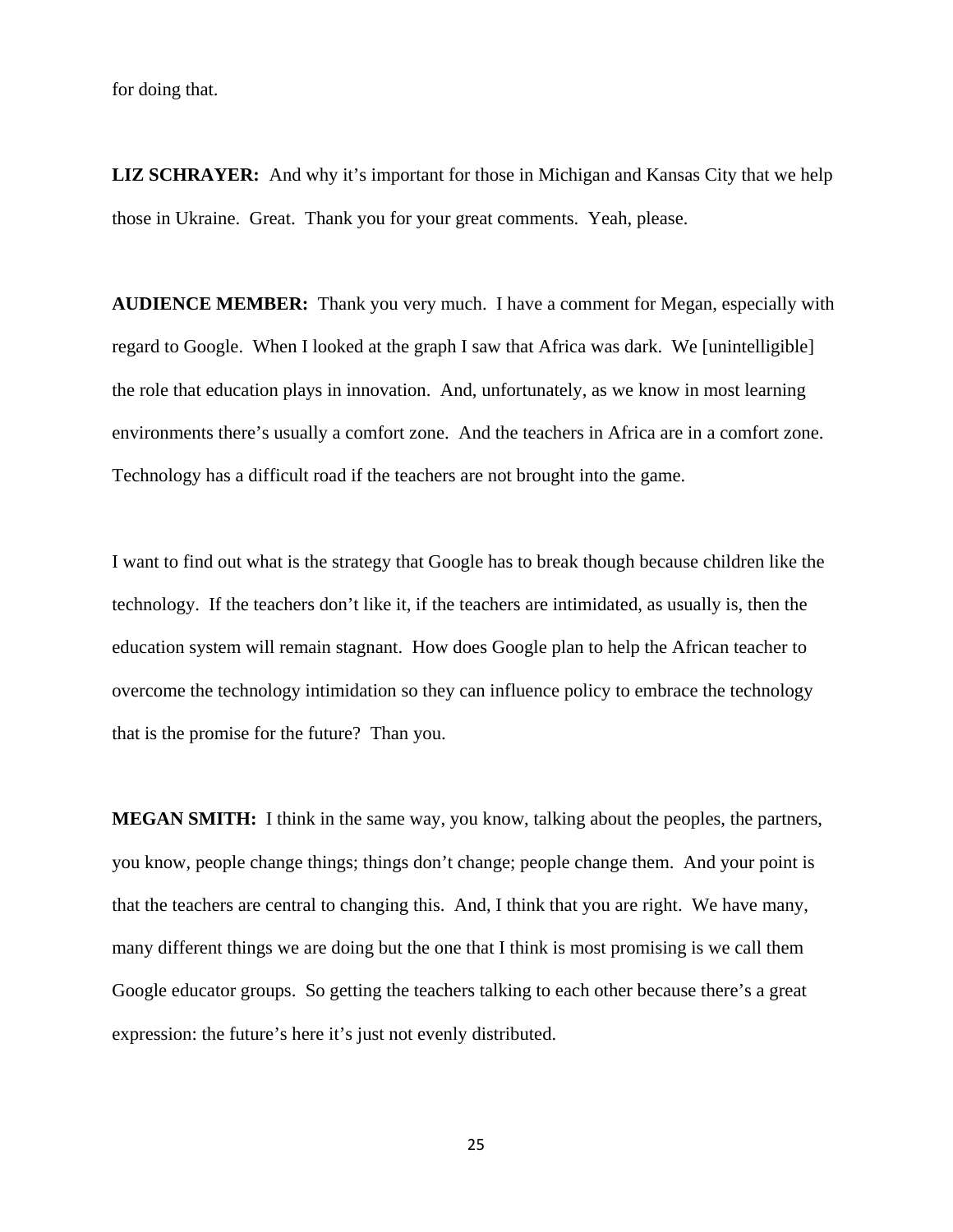And so, the truth is there are several, there are hundreds of classrooms that are in the future already that are led by master teachers who completely get this. An example, Esther Wajewski [spelled phonetically] at Peli [spelled phonetically] High School who has taught her classroom for 20 years, they publish amazing journalistic documents, 500 students in there.

How do you get Esther to talk to those teachers and show and lead that? And so that's what these groups are about is using the master teachers to mentor each other so the teacher training is happening from within that community led by that community.

In the same way we just really believe in angel investing and that whole venture model: find the entrepreneur who has the brilliant idea -- that's how our industry works and, in fact, all change in most of history has happened that way where there's political entrepreneurs, social entrepreneurs, economic entrepreneurs. Somebody or some small team has extraordinary solutions, you know, like Sal Khan is not exactly right, but beginning to push with them. And so I think that that's the trick is show leadership from within and let those people lead each other.

**LIZ SCHRAYER:** Can I just see a show of hands of how many people when you read the new USAID mission statement it resonated in a positive way for you? Great. How many of you felt like it said something new? That you heard something new in it? To some degree. Okay, great. Any other comments? Anybody else want to comment on it? Yeah. Mark.

**MARK LOTWIS:** So it's Mark Lotwis from InterAction. I just wanted to acknowledge one of the statements in your section in understanding the mission about fostering sustainable development. And, you know, when we seek to empower support and collaboration as it is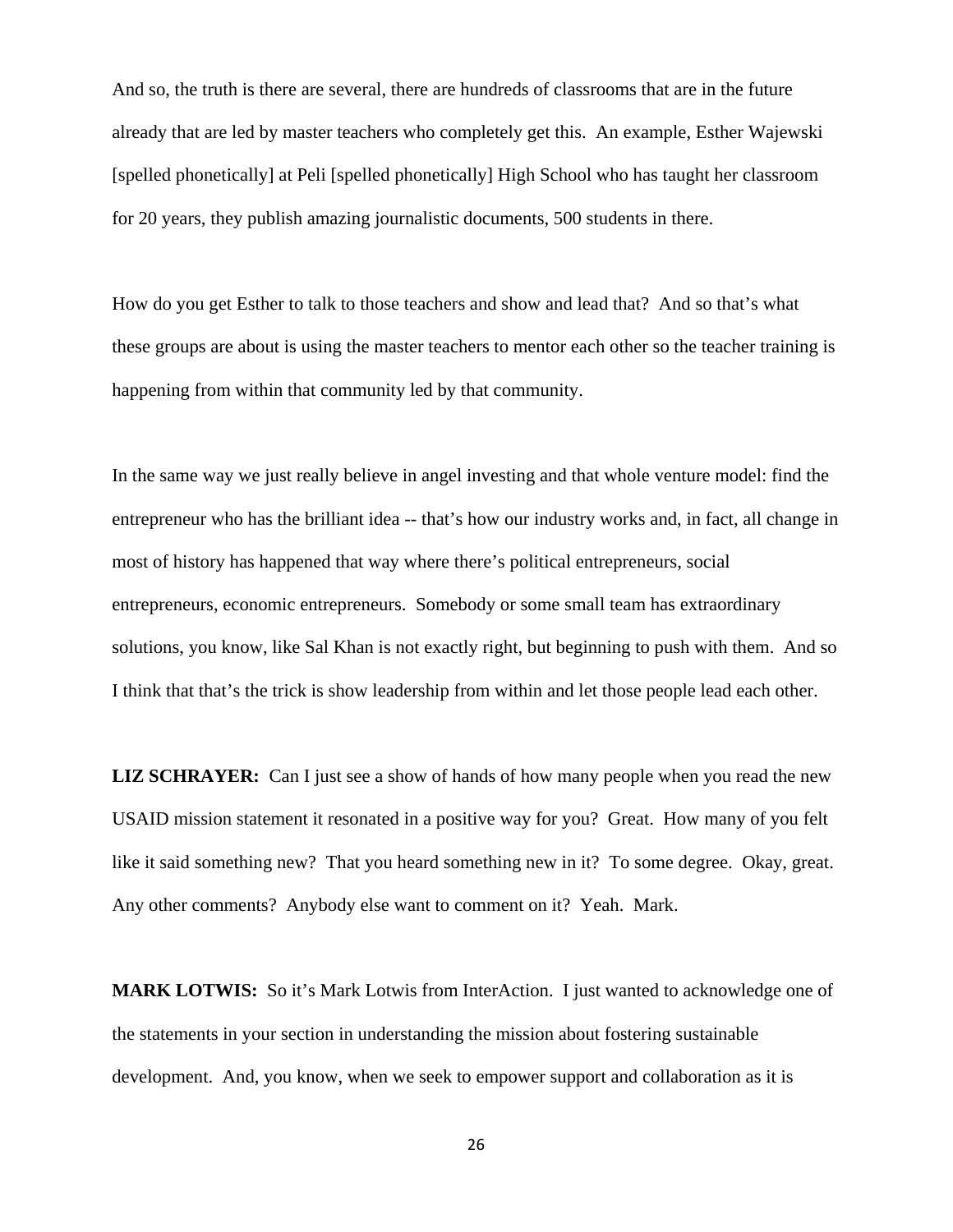outlined here, we were talking earlier today about team and how do you define the team? And I think one of the most important elements we've produced in here is that rather than looking at people who are in extreme poverty as just beneficiaries, we want to look at them as our partners and as part of the team, and [inaudible] I applaud that, and thank you.

**LIZ SCHRAYER:** Anybody else? So maybe Alex I can just end with one question that you raised in your opening but if you could just underscore it. One of the things that really struck me is I really appreciated it, and David said this is as well, that you resonated with the ending extreme poverty and I really appreciated that you underscored the ending extreme poverty and the resilience of the -- side of it.

And if you can just comment on, internally, as you battled all the different pulls and tugs of how to talk about -- I didn't count all the words -- but I think you got about 10 words in there - maybe you had eight, you probably know exactly how many words you have -- of how you came to those two sides of the coin and brought those two together in this powerful mission statement. Because I think it's important that we all walk away with a real understanding of those pulls and tugs and what drove you to that.

**ALEX THEIR:** I don't think that it starts with him but I think we can look a little bit to President Obama here. You know President Obama did something extraordinary, which is worth going back to. In 2010 he signed the first-ever presidential directive on development. And when you read that document and what's in it, two things really leap out at you. The first --

**LIZ SCHRAYER:** And now we can all read it.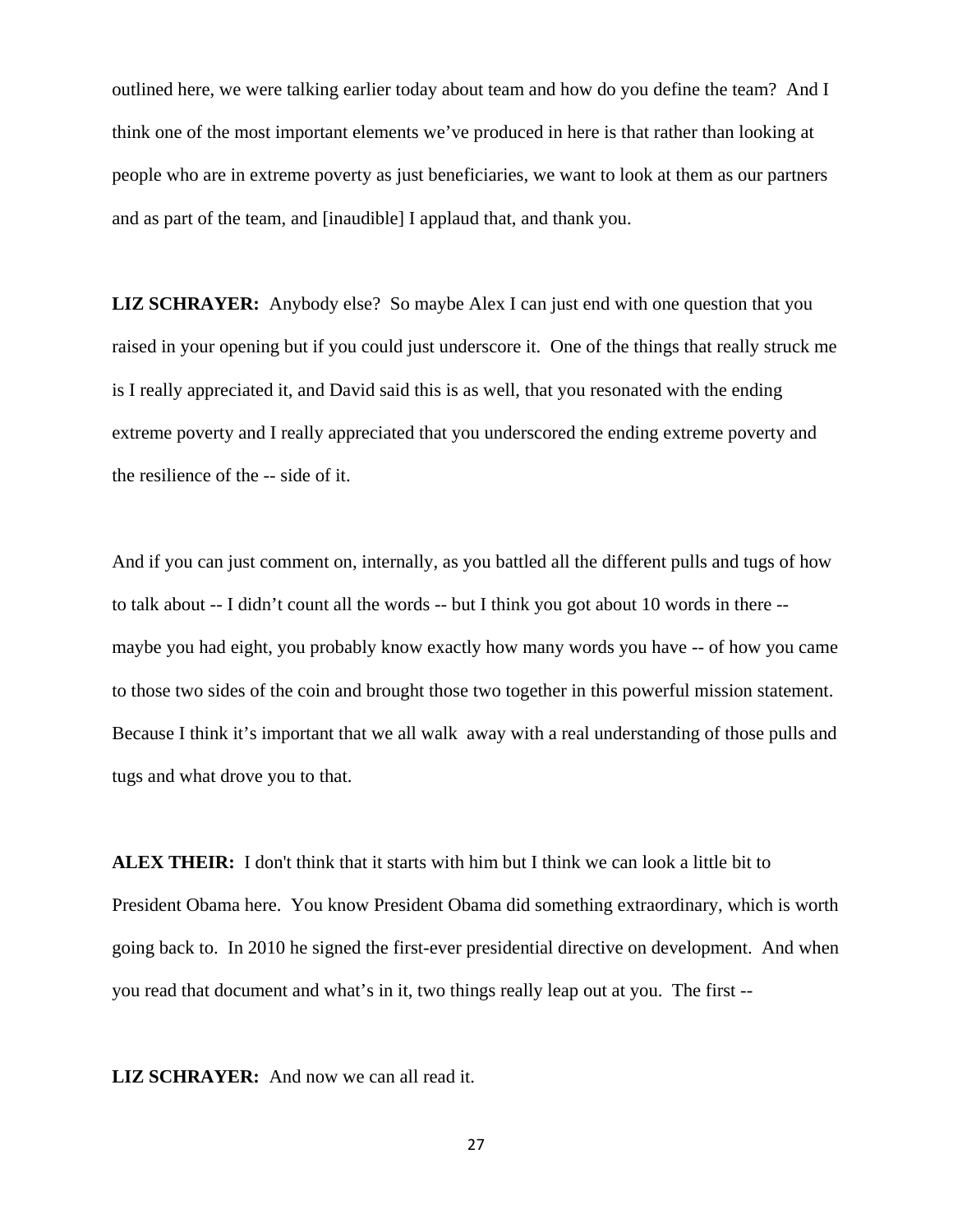#### **ALEX THEIR:** Yes. Is it out now?

**LIZ SCHRAYER:** It is out. Go to the CDG website.

**ALEX THEIR:** Yeah. The first is, I think, a belief that comes through very strongly by the president, and this really resonates with what several people have said. That individual empowerment, that creating societies that allow the individual to live a life of dignity and to pursue their own objectives and dreams is the ultimate path to sustainable development. And putting that in people's hands requires essentially two things: it requires the ability for people to live a basic life of dignity, to have access to the most basic forms of health care or education, not to worry about whether their child is going to live to his fifth birthday, or if your wife is going to die in child birth, or if you have a school or if it's going to get blown up.

Those basic things that allow -- are half of what really speaks fundamentally to human empowerment and people's ability to participate in the economy; and the other is having government that is truly an enabler of the human spirit as opposed to one that suppresses it. And, I think, that that is really -- when we had all of these conversations and inputs from our staff around the world, people that we talked to outside, those two themes resonated over and over.

And what -- to us ending extreme poverty doesn't just represent \$1.25 a day -- that's a critical benchmark -- but it really represents the basic minimum that someone needs to have to live a life of dignity. And we also know -- and that picture that I put up illustrates so strongly that the difference between those who succeed, generally, and those who fail is this basic minimum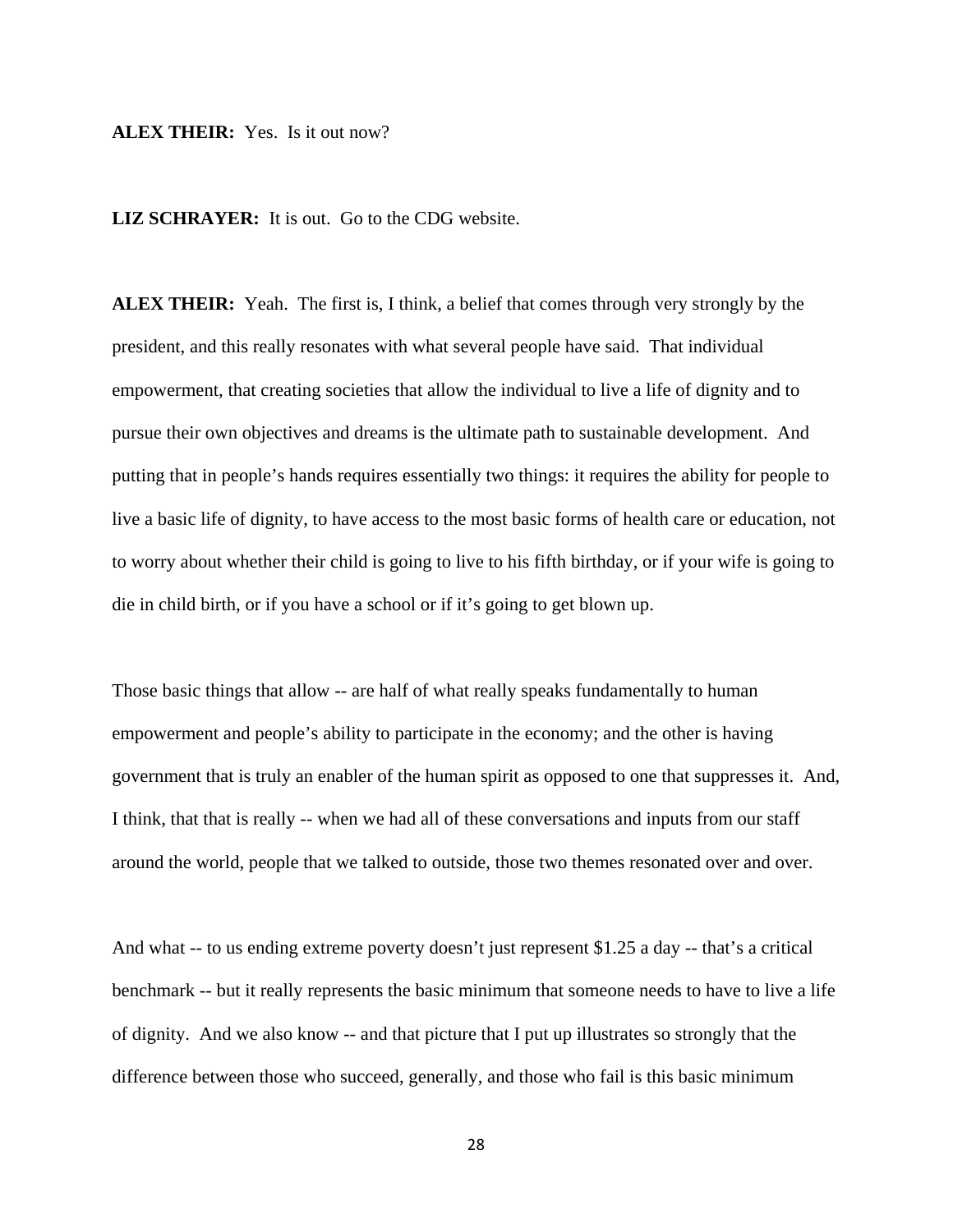standard of governance and the ability for citizens to participate in their society.

And so those two things together -- and when you look at the document that Mark was citing that many of you have on your seats hopefully, or that you pick up on the way out, really lays out what USAID does and how it connects fundamentally to those two things.

And if I can say one last thing that I think is so important because it has also come up a lot in these discussions and that is that 30 years ago 80 percent of the resources that were going into the developing world were from overseas development assistance, taxpayer dollars from the United States and other countries, and today that is 10 percent.

What is funding development today is domestic resource mobilization; countries around the world are doing more to pay for their own development, which is the ultimate path to sustainability. It's coming from the private sector in investment; it's coming from the incredible wave of remittances around the world; it's coming from private philanthropy.

So what we at USAID believe is that we are responsible for figuring out how to leverage those resources because the pie has gotten a lot bigger, and we have gotten a lot smaller as a part of that. And our ability to work with others effectively to leverage that incredible resource that is out there is really what's going to define our success against this mission.

**LIZ SCHRAYER:** Well on behalf of all of us, I think we are congratulating you at USAID for articulating a mission that, as you saw from the hands, is appreciated and welcome by us all. I don't think there were a lot of surprises in it but it was welcome as something that, as you said,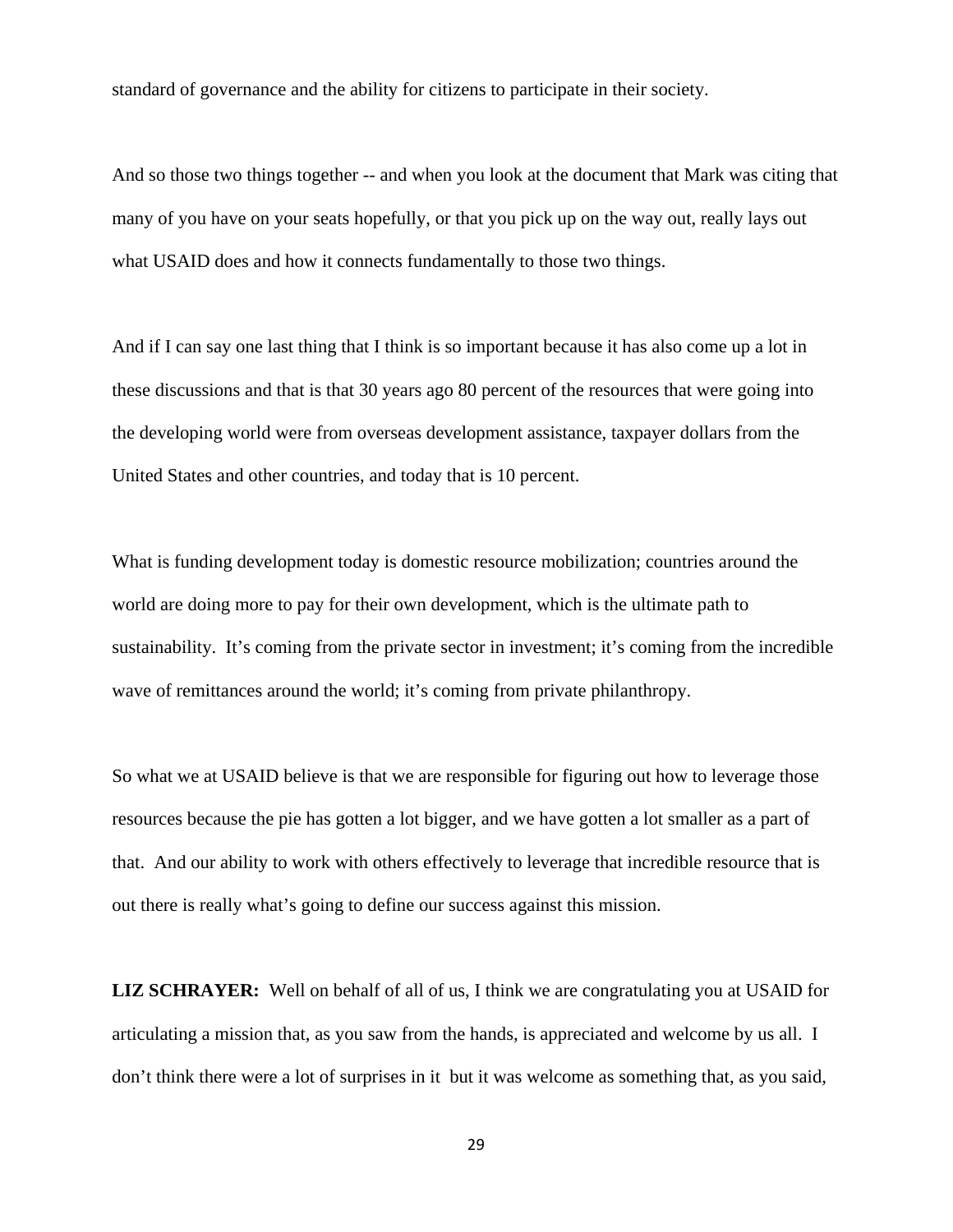really captured the moment, the time, and vision of where we need to go forward. And I thank the panelists here today. So please join me in thanking all of the three of them.

# [applause]

And we pass off the vision to now translating to how to make it work, and to Chuck and the next group who are going to come forward.

[music playing]

**CHUCK COOPER:** For the second panel we wanted to continue the conversation and focus on how are we executing on the mission and reflecting back over the last eight or 10 months. I think what we were trying to accomplish in developing the mission's statement and the core values was to look at the heritage of USAID and really try to capture both our history and our culture and our work right now, but also at the same time think about how can we set, sort of, the future direction. So it was very purposeful that we wanted to have sort of -- it have a focus so that it was directional, so that there was sort of a focus of all the many things we could be working on, we wanted to focus it really to two from a program standpoint. And that was really important to what we're trying to accomplish.

We also wanted it to be aspirational. So it was something that we and our staff could feel good about and sort of captured who we are and why we come to work every day. But importantly, we also wanted it to be something that was a working -- a working statement so that every day when we came to work it would provide sort of a guidepost for how we can actually execute. So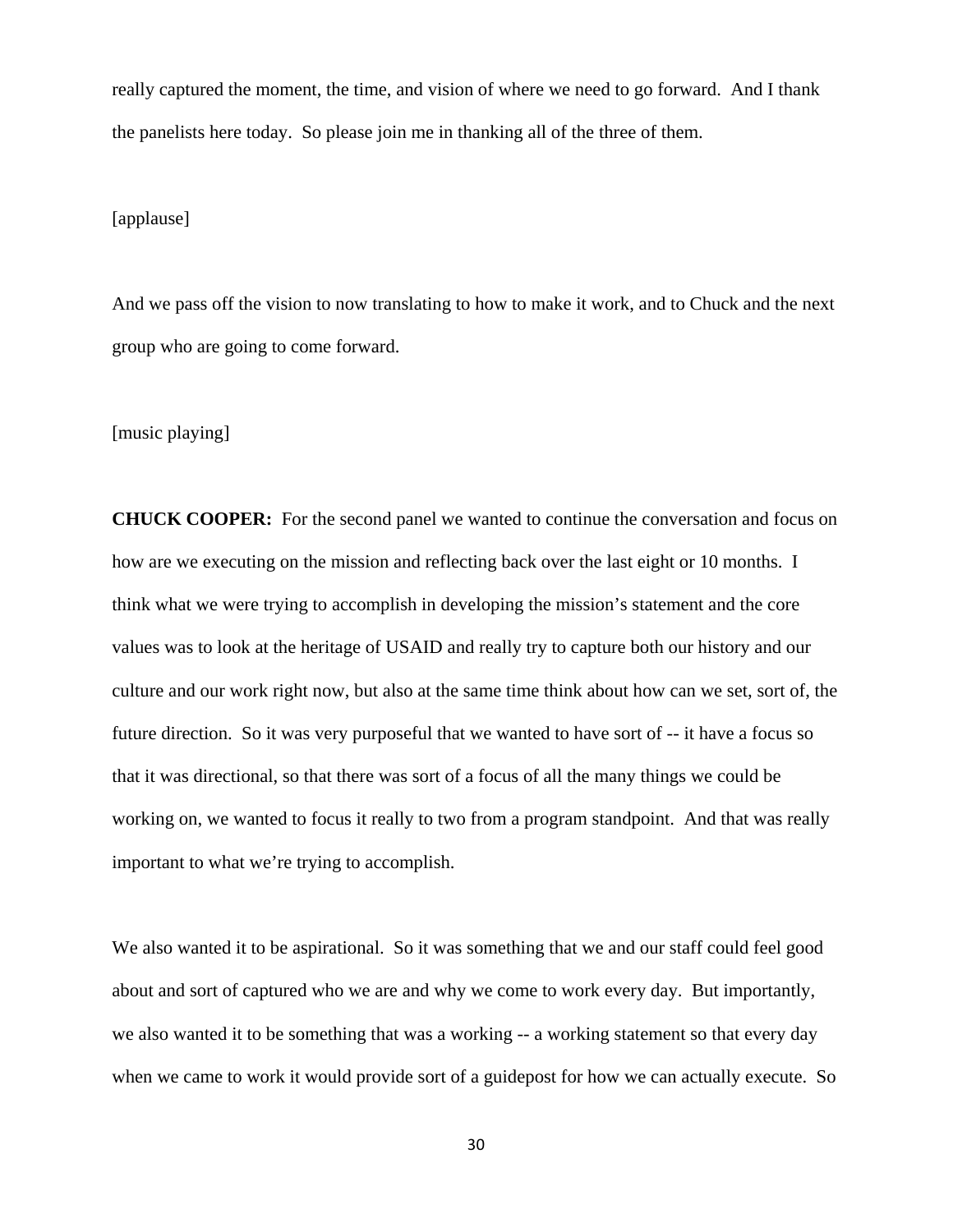that was really very purposeful on our part that we wanted not only the mission statement, but the core values to be able to be actionable. And so we worked very hard at that through the process and got a lot of feedback from staff. It was an inclusive process to try to make that happen.

And so the second panel, we're really going to be focusing on how can we all be working together. How can we work together? And then how can we work differently. We've said that the mission statement captures a lot of what we've been doing, but we're going to try to, sort of, parse out what are some of the new things and what's going to be different about the approach moving forward. And so with that I wanted to start with Susan.

And there was a focus in the first panel about the first two words of the mission statement, which is "we partner." And that was something that we were very focused on. We thought that the "we partner" had to start things off. And to answer a question that was asked in the first panel, there are 17 words in the mission statement, and we want to talk about the first two, and that is "we partner."

And so, Susan, what does it mean? Is this a new direction or a recommitment to partnership for USAID? But what do you see the "we partner" aspect of the mission statement meaning in practice?

**SUSAN REICHLE:** I'm glad we're spending really some substantive time talking about partnering, particularly in this forum because somebody grabbed me, or one of our USAID alumni as I was coming up and said, "Is this something new, Susan? Because when you came to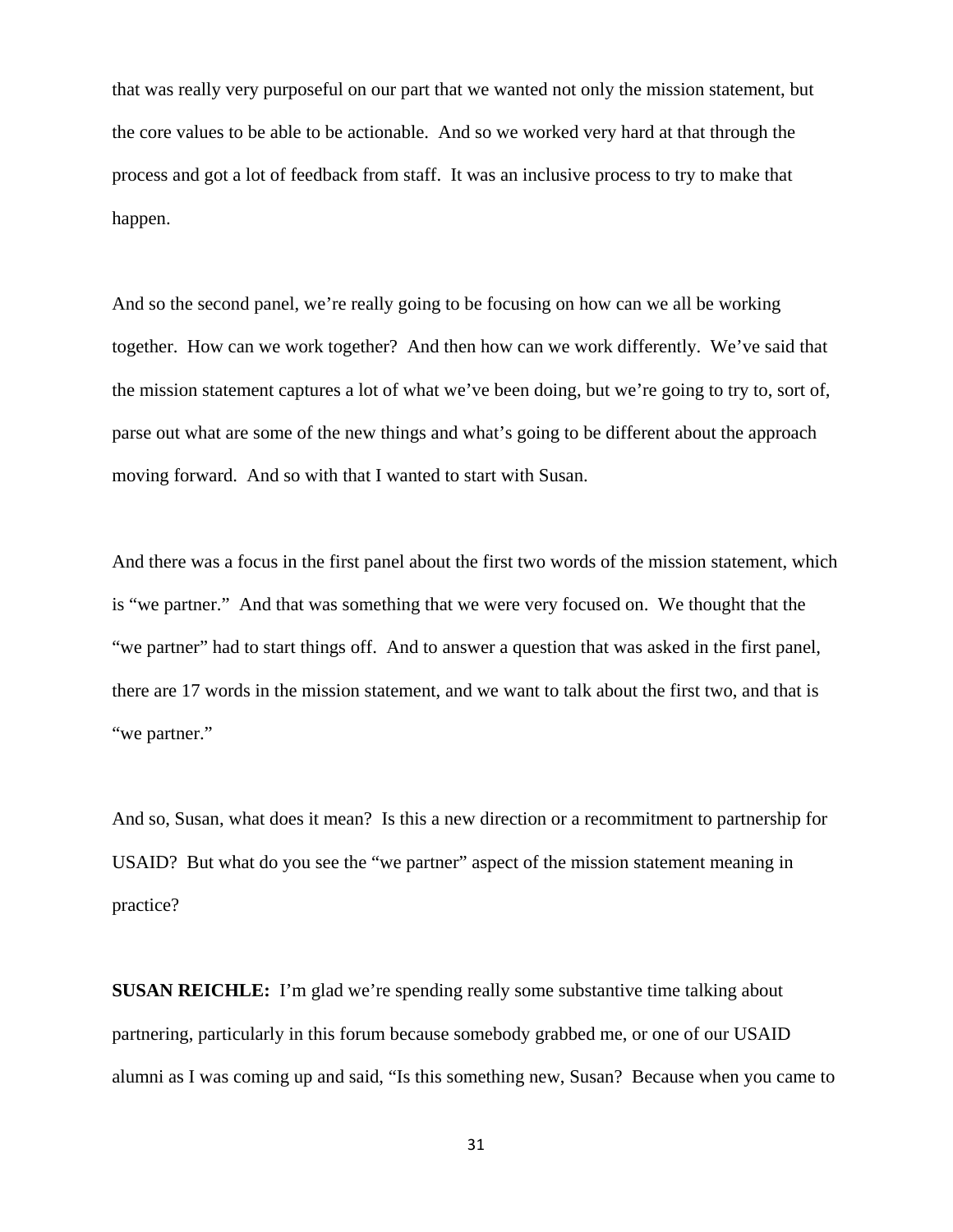the alumni, the USAID alumni, and you briefed a draft statement, you know, was it in there?" And I said, "Yes it was in there, but it was actually at the tail end." And this gets into how much time and debate went into the placement of every word and where it went. And honestly I think one of the reasons why we moved it up front to partnering the first two words of our mission statement was we pulled in really the backbone of our agency, the Foreign Service Nationals in November. And when we rolled out sort of the draft mission statement to them, and these were the leaders of all the missions, the thing they said first to us is, "We have to partner if we're going to really lead the change in these countries."

And as you heard on this first panel, it's not just about partnering with organizations, it's partnering with people. And so, you know, my last post, for example in Columbia, it was all about partnership at a lot of different levels. Whether it was with the government or as you're going out to communities and looking for those change agents who are really going to create that change.

So is it something new? No, I think we've always partnered, but as Alex, you know, really eloquently defined at the end of the last panel that we've had to change the way we work because of just the way the world has changed. And so we're putting that up front and at the center and there's real ownership in the agency for that moving forward.

**CHUCK COOPER:** So I really -- I think we all believe that eliminating extreme poverty by 2030 is possible and that we are capable of promoting resilient, democratic societies, but when you take a step back, these are very ambitious goals. And I think the other thing that we often talked about was the fact that this is not about USAID. This is not about USG. This is about all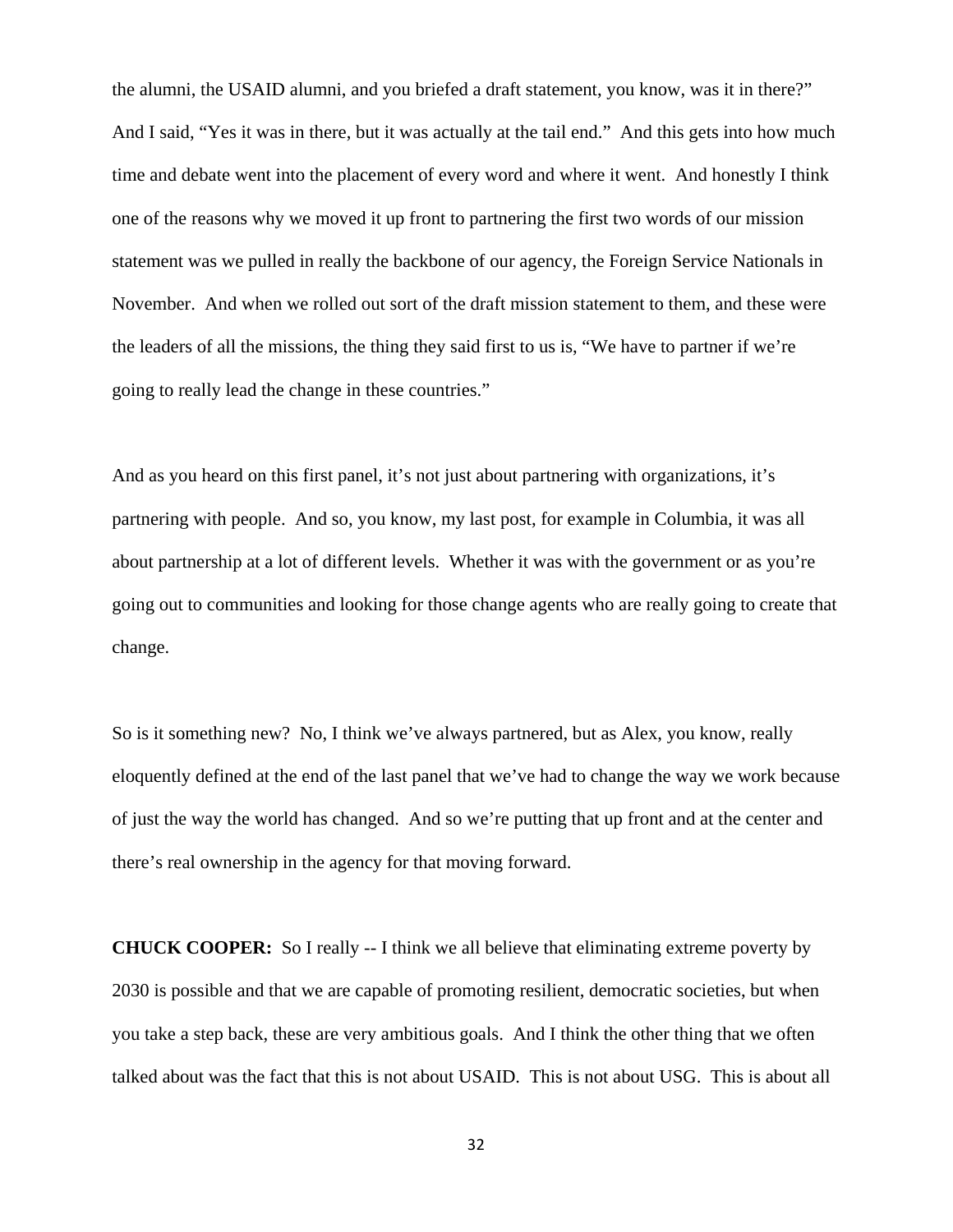of us. Partnership becomes essential if we're going to be accomplishing these really bold goals that we've set out for each other.

So let's talk a little bit about eliminating extreme poverty and about promoting resilient, democratic societies. How do we make that happen at USAID? Like how from a programming standpoint. Are there things that we're going to be doing differently and how will we be doing it? How will we accomplish those two key goals?

**SUSAN REICHLE:** So I think we're already doing it. And Liz really captured it by saying finally our mission statement is catching up with what we're doing. One of our goals really several years ago was to open up USAID. And the administrator when he came in made it really clear that our job was to be out and to be engaging. Whether, again, that's with entrepreneurs and people who had never worked with USAID before.

So, for example, our grand challenges of development, which now we've lost -- we've launched several in several sectors. These are people who have never worked with USAID before. They maybe never even worked with an official organization before. We're crowdsourcing their ideas to deal with things such as saving lives at birth and to really work on some of the intractable challenges. So we're doing it now, but I think with our mission statement, we're putting it front and center that it's not business as usual. It's not the traditional way that we worked in the past. And we all, all of us collectively have to open up.

And it's great to also see in our partners how they've done that. I think the International NGO community, how they've opened up as well, and really again sort of crowd sourced a lot of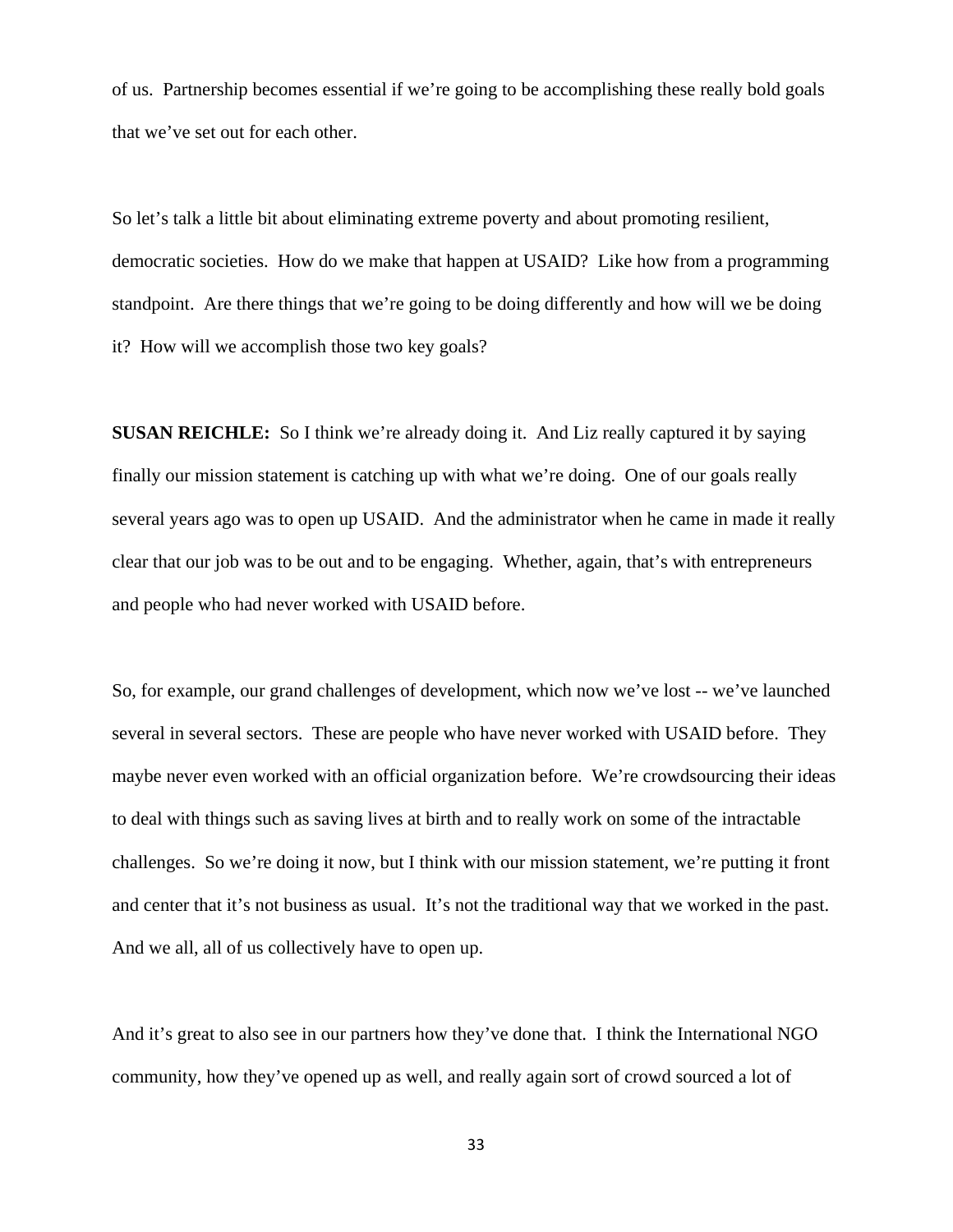problems so that we can collectively really move on these issues. Because ending extreme poverty within our lifetime is not a USAID goal, it's not even a U.S. government goal; it is a global goal as we were talking about and it's something that is achievable if we all really conscientiously work towards it.

**CHUCK COOPER:** There's a commitment in this document, which is that we are -- we commit to model our values. And that is something that we take very seriously. It's about modeling our values to each other at USAID. It's about modeling our values to our partners. And, Susan, I'd be interested for you to talk a little bit about that. What does that mean when we say we're going to be modeling our values and living our values? How does that happen in practice, particularly when you're talking about an organization of 10,000 people?

**SUSAN REICHLE:** Right. Right. And there are certain values that you see on the cards that you receive that are truly in our blood. I think all of us who come into development, the passion and mission as we were talking about. I mean this is something that we always do extremely well, and the federal employee viewpoints story because that's why we came in.

There are others that are more aspirational. And that's something we talked about during the whole process of developing our core values. Our commitment to learning -- we are committed to being a learning organization. We've learned this is really hard to do as well, to every single day wake up and say how are we going to take what we did in blank country and we are going to learn from that not to just take it and move it to the next level, but really to learn on a daily basis and not just what works well, but what doesn't work. And in a sense, celebrate those failures so that we can move forward as an organization.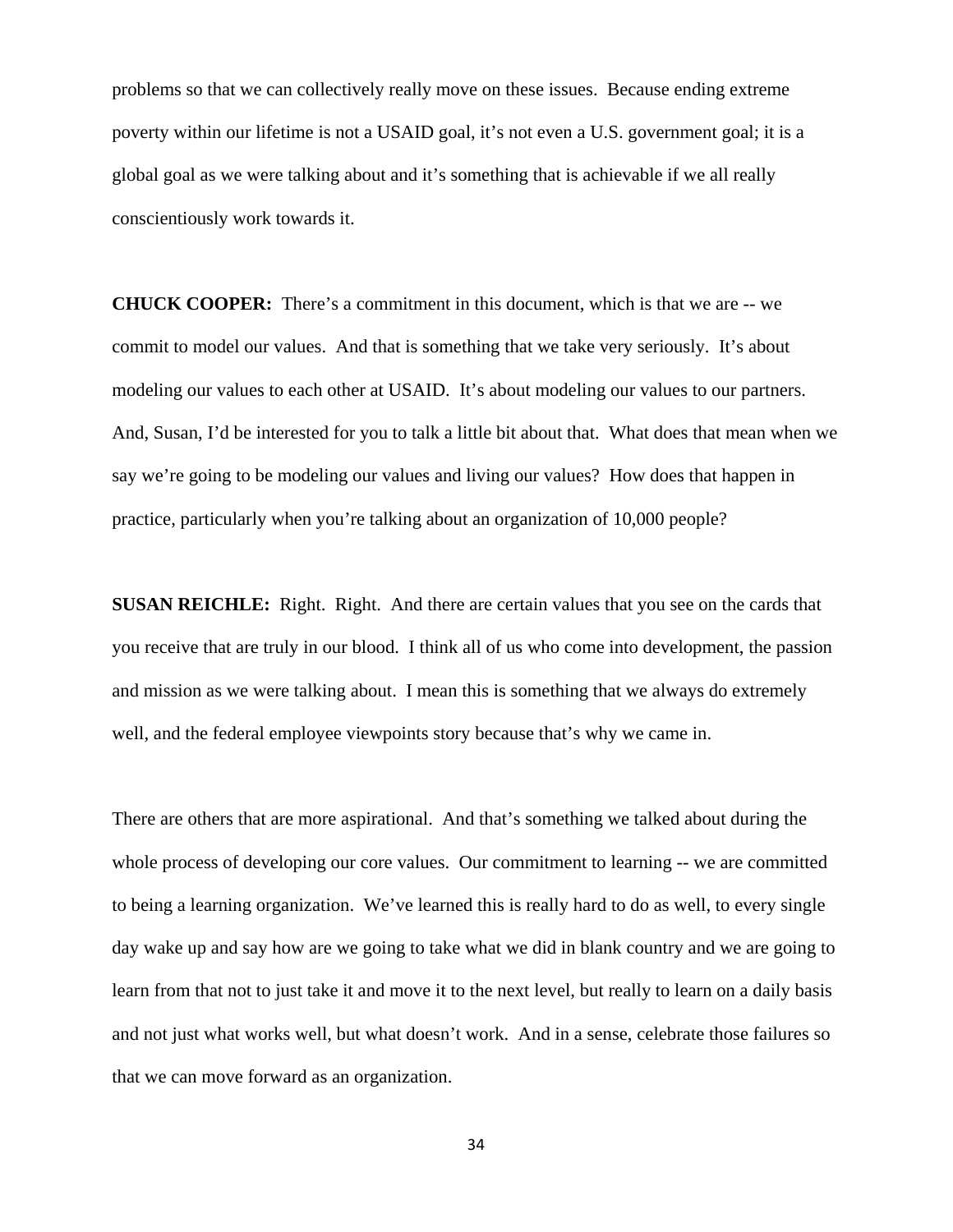**CHUCK COOPER:** Yeah that's great. We wanted this conversation not just to be about USAID, but also to be able our partners and so we've asked Anne to talk a little bit about -- at Child Fund International, Anne has gone through a process of redefining their mission a few years ago. And we thought it would be very interesting to hear from her what lessons we might learn from that redefined mission, and particularly did it have an impact from an operational standpoint once the mission was sort of launched and socialized and internalized. Did it make a difference?

**ANNE GODDARD:** Thanks, Chuck. Very good question. Happy to be here today and share some of Child Fund's experience. First, I would say that I appreciate and I applaud you all for doing the work you've done to date because it is an extraordinary amount of participatory approach that you used and I think you're going to get a lot of buy in from the staff.

We found that, obviously, at this point our work was only half done. And I know you know that. And how do you then make it something real that does, to your point Chuck, make a difference in what you do. We work through local partners. We have 450 local partners around the world. And I'm proud now when I go out to visit our projects and talk about local partners, they're telling me what our -- we call it our core outcomes for children are, our mission. They tell - they're telling me what it is. So how did we get to that point? It took off in ways that surprised me, but I -- when I think back I think three things. And I think AID has -- I've heard about two, I'm not sure about the third, so I'll talk about that.

One is the final -- when we did the whole process and it was a participatory process in our own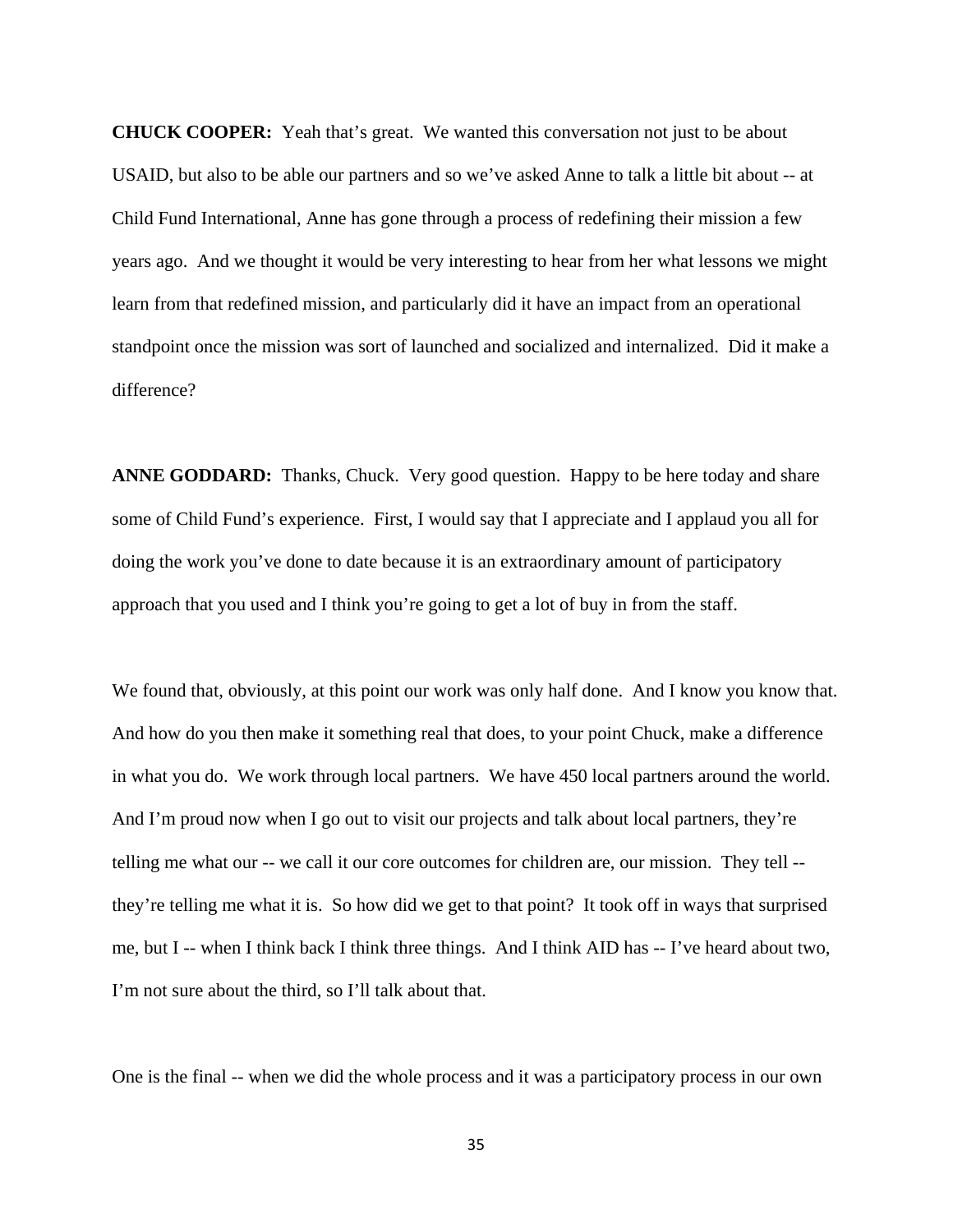way, the final result resonated with people. It just made intuitive sense. So there wasn't an argument in that way. So, check. When I read the document, as I said earlier, it holds together. It makes sense.

Second, we gave them then, our partners -- our staff obviously had been involved quite a lot but then bring it out to our partners. And I think that's what you want to talk about. We gave them a lot of opportunity to discuss going forward. And I know when we talked earlier, they have -- AID has a lot of plans and this being one to launch that and kind of give opportunities for us as partners NGOs, or as partners with government, or partners of private tech [spelled phonetically] to discuss it. So it gave people a chance to kind of wrestle with it themselves and to understand.

The third one was the most important that made the difference. And I see the beginning of that. It wasn't just putting out the -- our mission. It was then taking it to the next step as you did when you have AID's objectives into crosscutting principles I think. So we'd kind of operationalized it then, and we did the same. But then we had to take that framework and use it as our organizing framework for how we work with our partners.

So all our -- all the frameworks and the plans and the budgets and everything that how we dealt with our partners were guided by that. So everything ended up aligned around it. Is it perfect? No. Do we still have a ways to go? Yes. But it was an alignment and because all organizations like AID are a big ship and not a small speedboat, you know, you don't turn on a dime. But there was definitely a process as I think with the MDGs when you put out goals there and you do the hard work of working behind the goals to come up with measurement tools et cetera for your framework then everything starts shifting over there.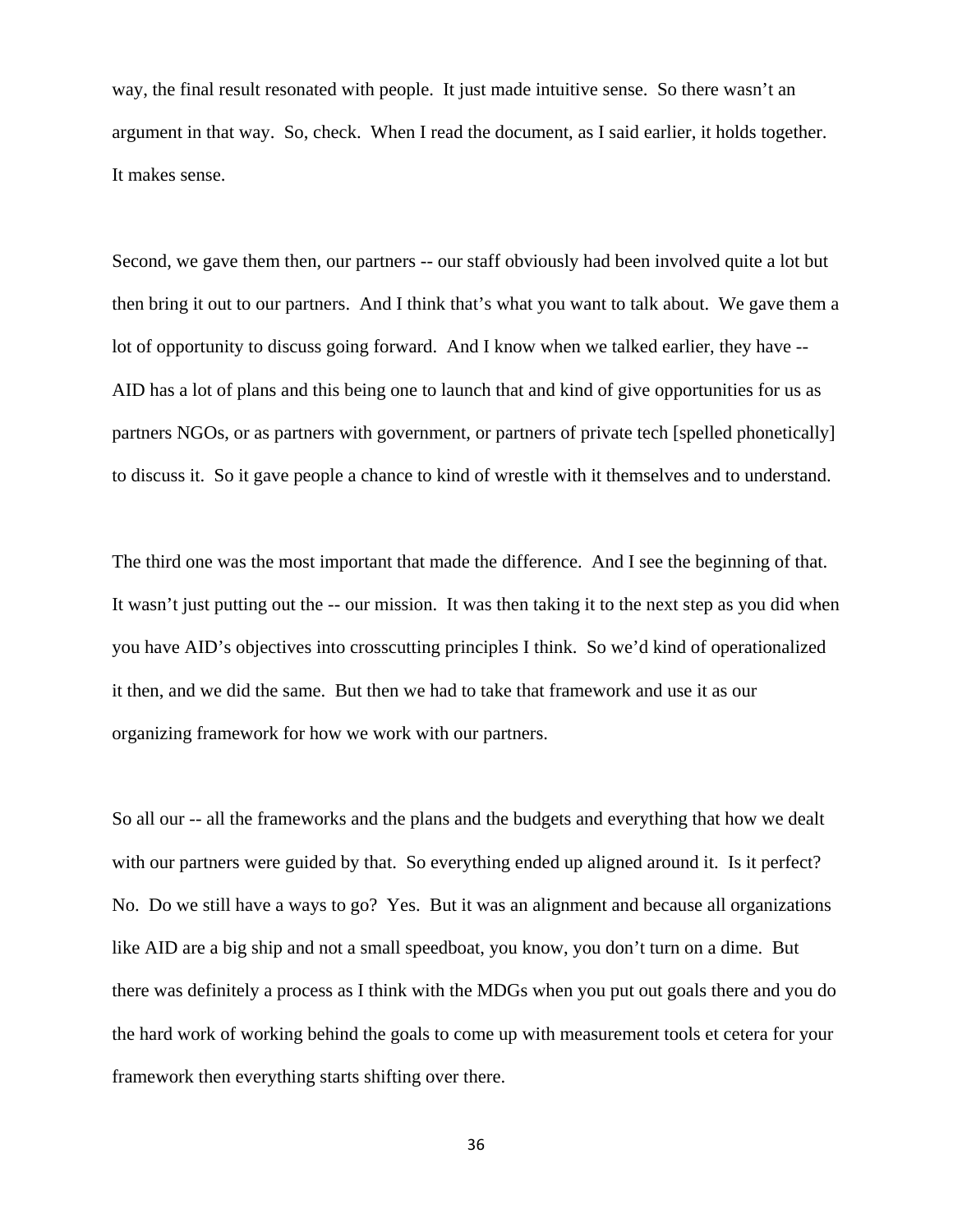And I think the last point related to this, we've just done now, is go back then and issue -- it took four years for us to issue our first impact report at the goal level, at the mission level. Kind of rolling everything up to say it's not just -- you know your -- I'm assuming your objectives are kind of your theory of change. If you put all -- if you do all those things, they'll collectively add up to achieving your mission, right? So we went back and tried to, then, put our data system over the last couple of years so that we could start measuring at that -- almost at the mission level.

And so I'm really proud, I'm very excited the first report got out. Again, is it perfect? No. But is it a step in the right direction? Without a doubt. And part of that was obviously -- not obviously, but we also have a value about learning. And that had to be represented in that report. That everything wasn't good. That we tried this and it didn't work as well. And this is what we learned from it.

For us in the NGO world, it's part of now what these Charity Navigator and other watchdog agencies are asking for us. First that you put out your theory of change; how do you expect to change whatever -- accomplish your goal? And then second, what have you learned from that process? So it might be easier for us to do that, though that's difficult for an organization that mostly gets the money from the public to put on our website now something that we didn't do so well at. And I know you have your own problems politically in doing that. But it is so much more important to really embrace that value of learning.

The last thing I'll share because I see my time is short is on the values themselves. And I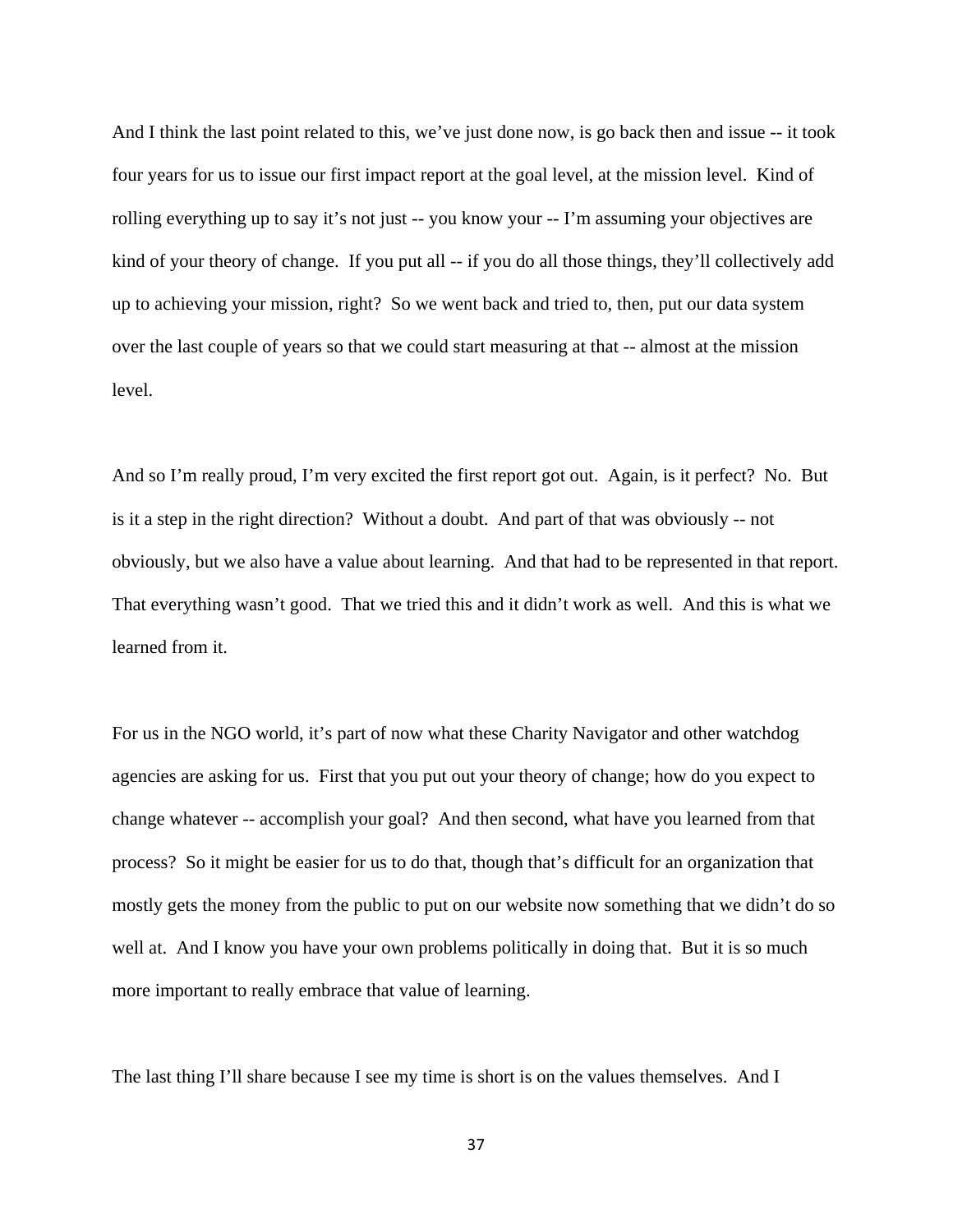appreciate your comment that all values are -- some are core to what AID has been and my experience of AID over my career. And some are more aspirational. And having that be -- up front about that and putting that as part of your dialogue. It'll -- you'll be able to get feedback from your partners as to where they see them as which ones are core and which ones they see as aspirational. It might be the same as you see it; it might be slightly different. I think it's valuable input for you if you're really trying to make those values come alive.

**CHUCK COOPER:** I had a follow up question for you, Anne.

**ANNE GODDARD:** Okay.

**CHUCK COOPER:** Which is that about a month ago you wrote a really interesting piece in Huffington Post. And what you did was you compared the domestic war on poverty with the millennium development goals.

**ANNE GODDARD:** You should read this, David.

[laughter]

**CHUCK COOPER:** And I'd like you to talk briefly about it. Specifically, why is it so important to have a common mission with specific targets to try to reach?

**ANNE GODDARD:** I remember sitting in a meeting when I finally understood what the MDGs were about. And where I was working at was trying to align its work behind them. And there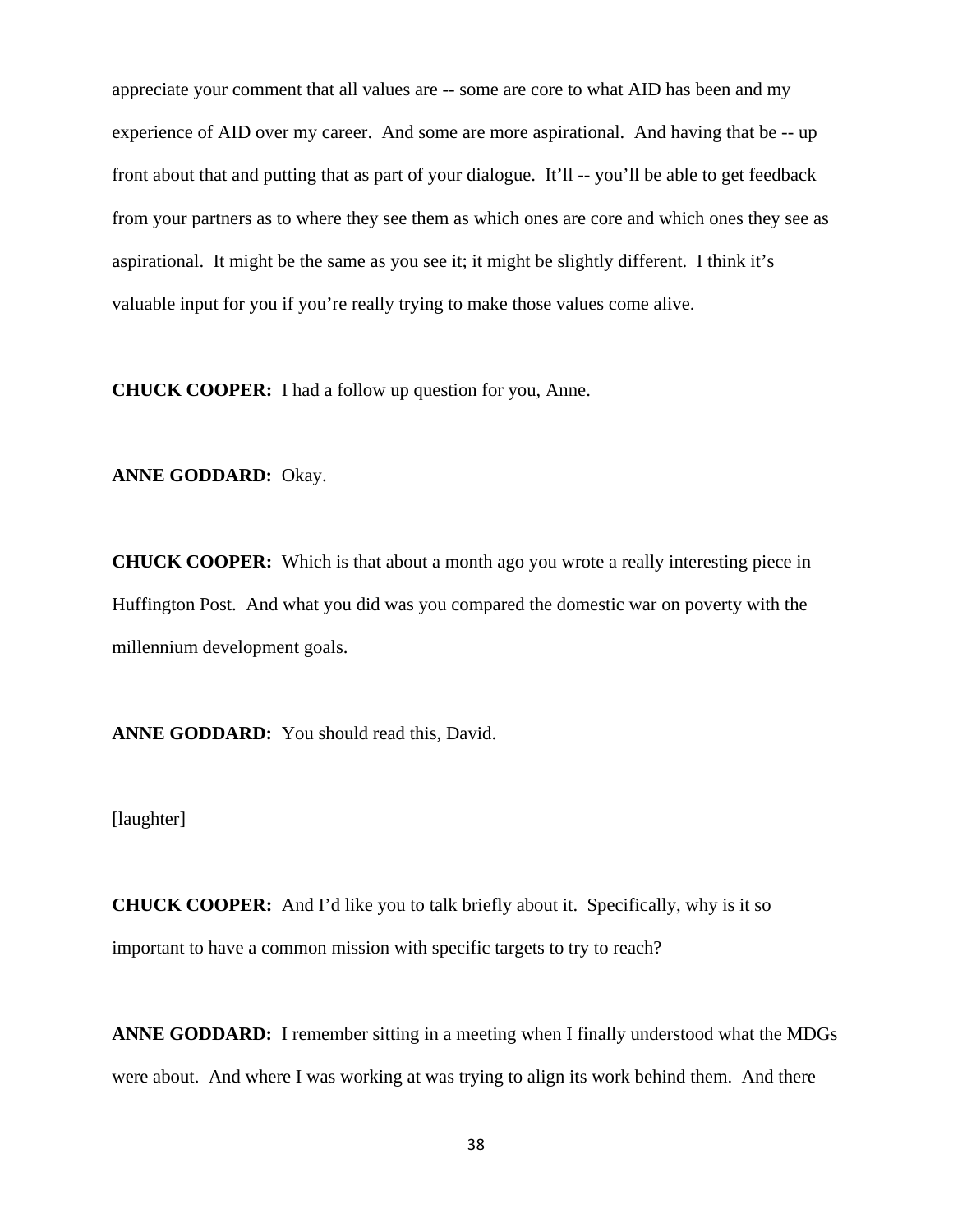was a date of 2015 and I was so excited. First of all that that date was going to come within my working career time.

#### [laughter]

But that -- we were finally putting out a goal out there, and that we could start the messy but needed process of aligning behind that. And I think domestically -- and when I tried to share the story with my supporters that we have made progress in our work because that is so important. But I say we've made progress, but we're starting at a lower base, but we've moved up. And when I look when I see what's happening in the U.S. there's not that clear goals out there. And I think that's important to do that domestically as well.

But I do think that you notice and you move to what you notice. You notice and you move to what you measure. And what you measure is when you put out a goal. So -- and I fully embrace that even though sometimes the results aren't all what I want, but I've learned and then we'll move it forward again. And thank you for reading my Huffington Post blog.

# [laughter]

**CHUCK COOPER:** You're welcome. Nancy, I wanted to talk to you about values as well. And one of the core values for USAID in our new core values is integrity. And we talk about integrity in terms of transparency and accountability, and that- essentially has been your life's work. Now at American University and previously when you were at Transparency International. Talk a little bit about how both USAID but more broadly civil society, are we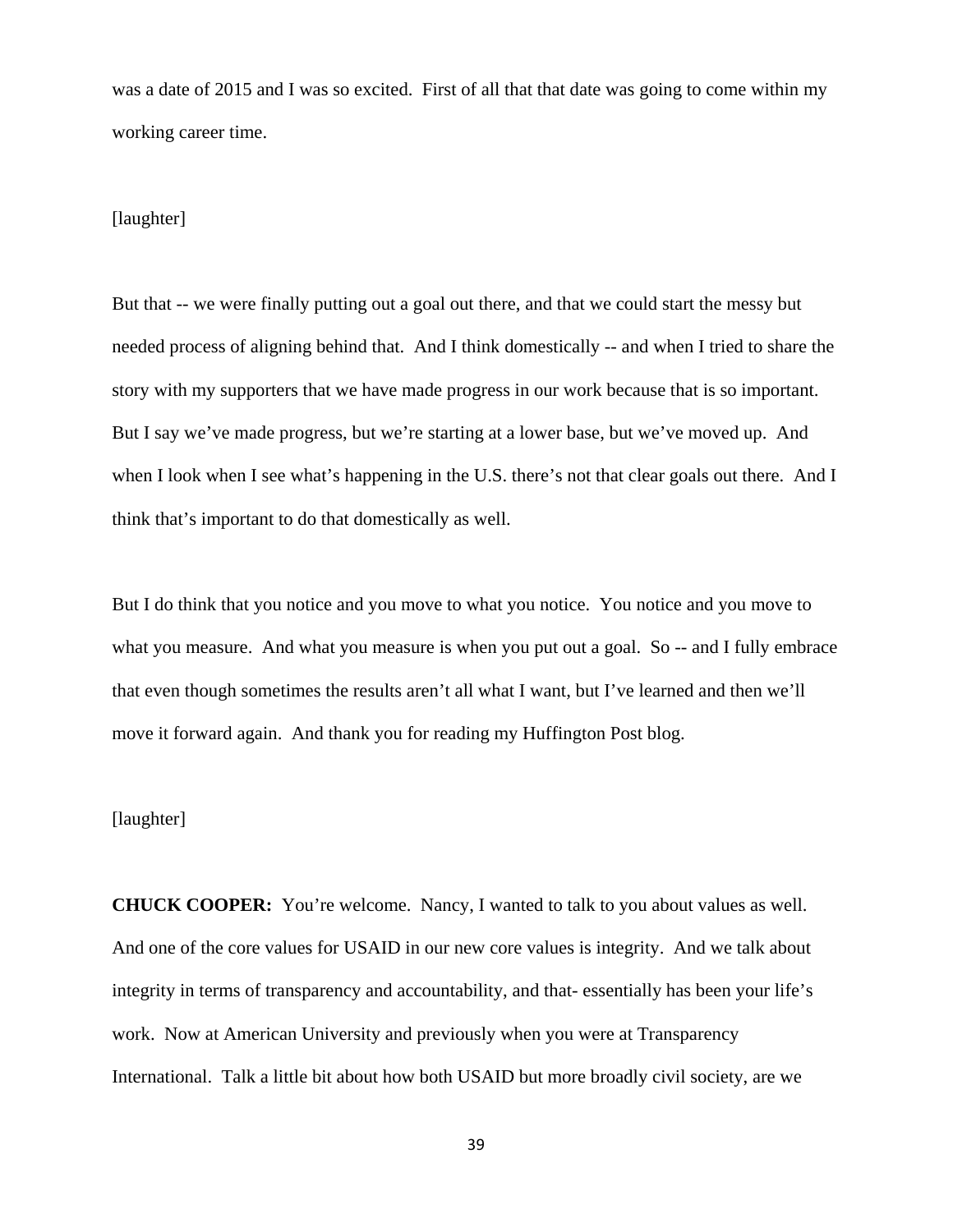embodying those values of transparency, of integrity, of accountability?

**NANCY BOSWELL:** Well first of all, thank you for including me and I would share with my colleagues what an exciting time I find this is. I mean, I think everybody recognizes putting out a big goal like ending poverty is -- or extreme poverty is just a very bold and ambitious goal, but as someone having worked on an issue where civil society participation and inclusion is so terribly important, to put that up there with ending extreme poverty to me is very reassuring, it's very inspirational. There are not too many governments that I know -- I don't know of any that would put all of us up there. That whole partnering notion, so I just wanted to -- in case I forget that point I want to put that up front.

I think when it comes to integrity and transparency there's probably no one in this room and there's not one that we would speak to among our partners who would say, "I am not for integrity and transparency." You know, we all know the -- we all, I think, believe that we're ethical people.

But I think when we get out into the real world and this gets to your difference between your core values and aspirational values, I believe integrity is one of those core values, but also aspirational values because it's not an easy environment. And AID people I'm sure recognize that as well as anybody that when you're operating in difficult environments, maintaining your integrity is a challenge.

So there's a demand for bribes in many instances whether you're an NGO, whether you're a private sector, or whether you are a donor or a government official. This can be a problem. I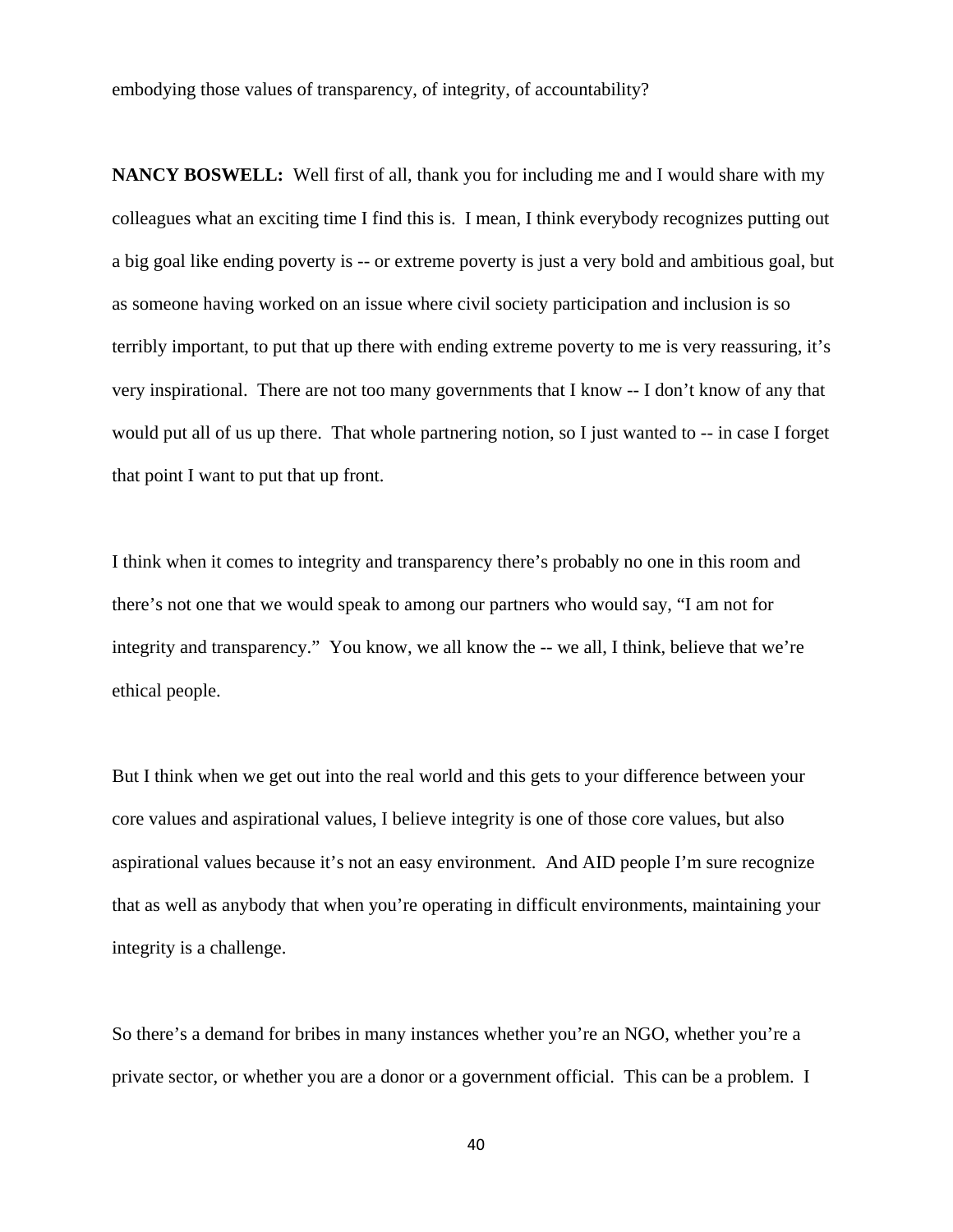think weak legal structure, capacity issues. These are not easy issues. It's not just a question of knowing the right thing to do. It's knowing the right thing to do and how to do it in the moment in -- given the challenge. And particularly in development where it's so important to get the assistance to our partners in need in often conflict environments or urgent circumstances. These are situations where it's not always easy to just go the straight line in all environments.

And finally, I think especially on the transparency issue. I think AID has just done a tremendous job of putting information out there that is vitally important. Many other donors are following suit and have done a lot in that regard. But for civil society, transparency is not a straight issue. You're operating in an environment where there is in many cases pushback. And being transparent about your sources, your donors for example can be dangerous. So I just want to say that these -- while these are I think on their face core values, they are also going to be inspiration and as we get to talk about how do we put this into operation, we need to be mindful that it's not always going to be straightforward.

**CHUCK COOPER:** I'm going to give you an opportunity to challenge us a little bit. And not just USAID but the civil society organizations broadly. How can we improve?

**NANCY BOSWELL:** Well I mean I think AID has been a leader on many of these issues for a long time, but I wouldn't be doing my job if I didn't say that I think there's broad recognition now that if we want to get to the ending extreme poverty, we have to recognize the link to corruption. Jim Wolfensohn '94 talked about corruption being the major impediment to poverty. President World Bank, President Jim Kim just said, "Corruption is public enemy number one in the developing world." Our administrator has said that there's -- I have it here, a quote here, "an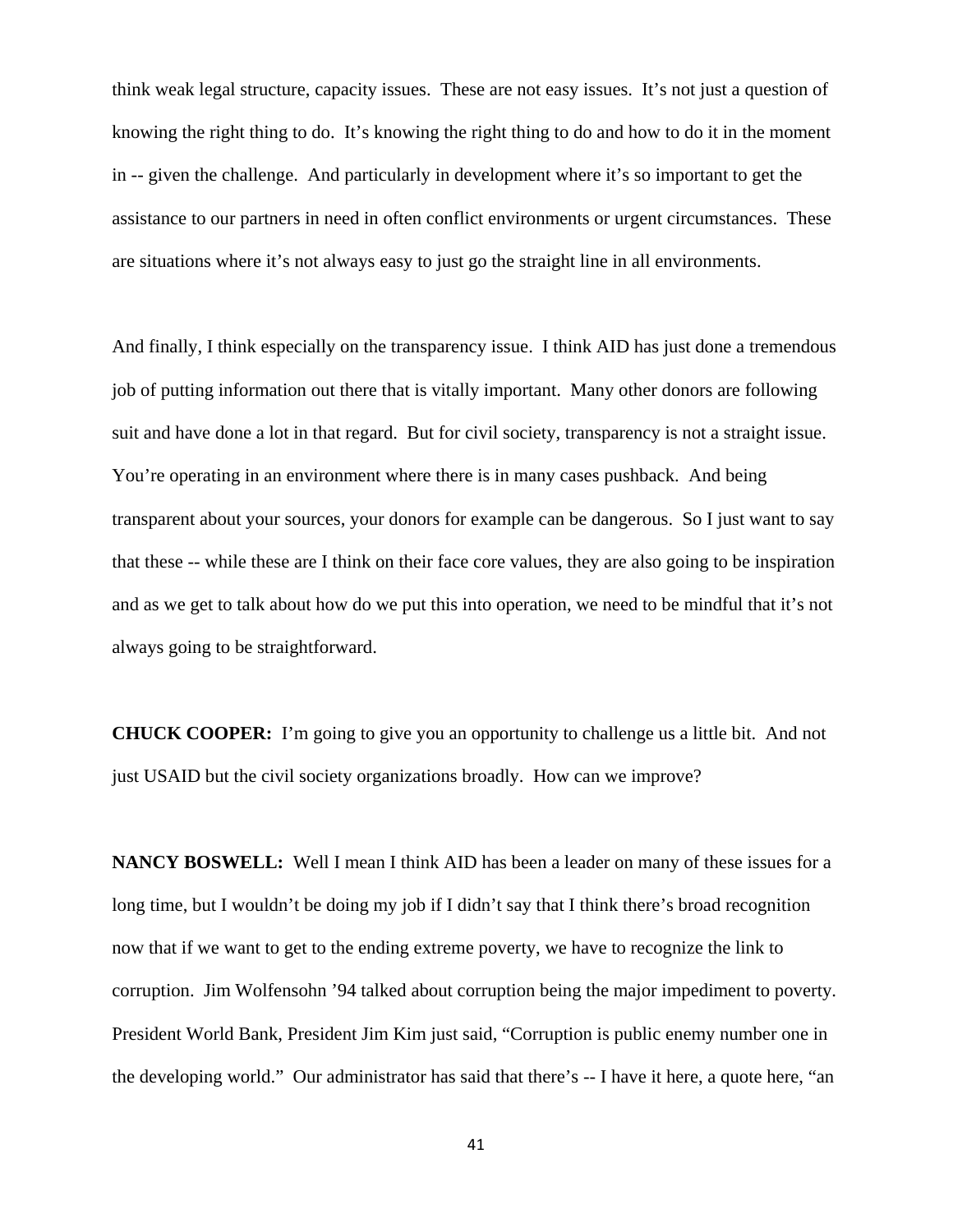overlap of extreme poverty, extreme ideology, and extreme corruption."

So if we don't put that out there front and center, that while we're addressing extreme poverty, we're also addressing corruption. We must address corruption. I don't think we're going to make our aspirational goal. And it seems simple, but I was struck by recent statement that the Gates Foundation put out. It was in the Wall Street Journal, it was in their foundation newsletter, and so forth. Where Bill Gates says something to the effect of the horror stories about corruption are a thing of the past. And it's exaggerated and we shouldn't, you know, he was sort of saying development is being very successful, very transformational so let's not get caught in this anticorruption stuff.

I think we need to be wary of putting it to rest. Corruption is still very much, very much with us. So I was particularly pleased to see in the strategic goals elevating civil society because clearly that's not only a goal, it's a tool; it's an approach to achieving the end of extreme poverty and to getting rid of corruption. We need all actors to be demanding accountability. So this is an important aspect of putting this into operation. And I don't think it's going to be straightforward again. Civil society can't succeed by itself. kleptocrats, oligarchs, vested interests are simply not going to give up on their illicit gains because civil society is monitoring or saying they have to be accountable. So I think this partnership idea will come back strongly in the future. I have lots more to say but I don't have any time. [laughs]

**CHUCK COOPER:** Thanks Nancy, and Anne, and Susan for all these great points. We've got about five minutes left, and so we would love to open it up to you if you have any questions, particularly thinking about the sort of how do we put the mission and the values into practice in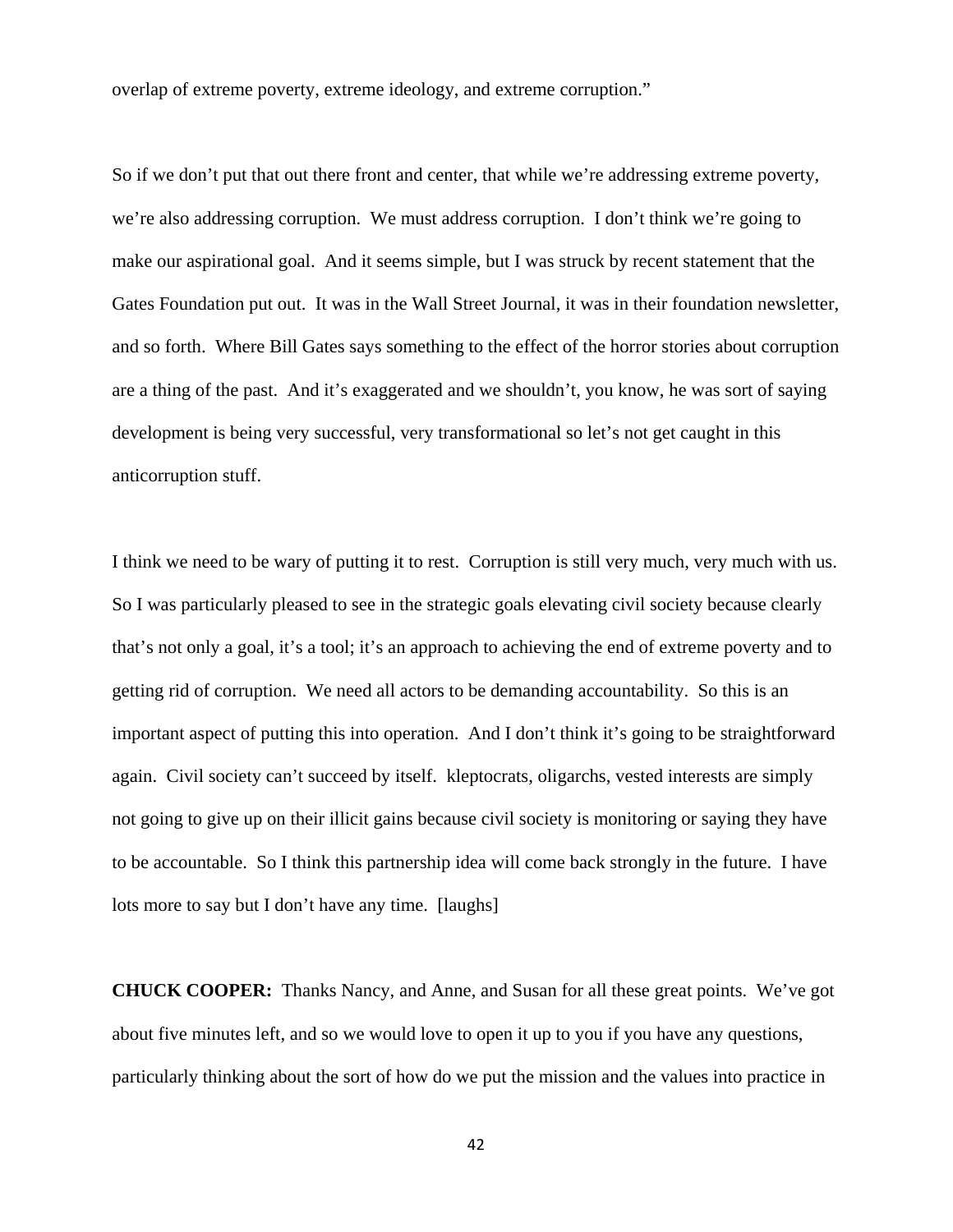the way we conduct our business. If you had any questions, I think we have some.

**CAROL CHAN REGAN:** Carol Chan Regan [spelled phonetically], seven years with USAID and 10 years in the field with partners -- I'm from Boston. One thing in having written our piece and our phase [spelled phonetically] and then having been on the partners' side writing the proposals, what happens often is that the partners will try to mirror back exactly what you say it wants and it becomes, you know, what group has the best subs, who's the most dynamic, who's already in the field, but something that seems missing is the fact that you've got these incredible people in these organizations who have 20 and 30 years of skill, and talent, and experience. And so isn't there some way to sort of take advantage of that and say -- I don't know where -- PPL maybe, but where you say, "Okay, here's \$5 million and it's going to be awarded over the course of a year to innovative ideas and projects from implementers who, you know, maybe they've been 10 years in Somalia already, and say, "Yeah, you know, here's --" and have a panel, have it be contest, do something so that if you want to sort of push the envelope around creativity and partnership, let the partners bring some ideas forward instead of always just responding to USAID.

#### **CHUCK COOPER:** Susan?

**SUSAN REICHLE:** Yeah, no I'm happy to jump -- that's exactly the approach that we're trying to use. So whether it's through grand challenges for development or development innovation ventures. It's not about in the past where we were the center, right, and you partnered with us. No. We're part of the partnership and how do we facilitate that? And actually one of the things we'll be rolling out even for within our own missions because in having been a former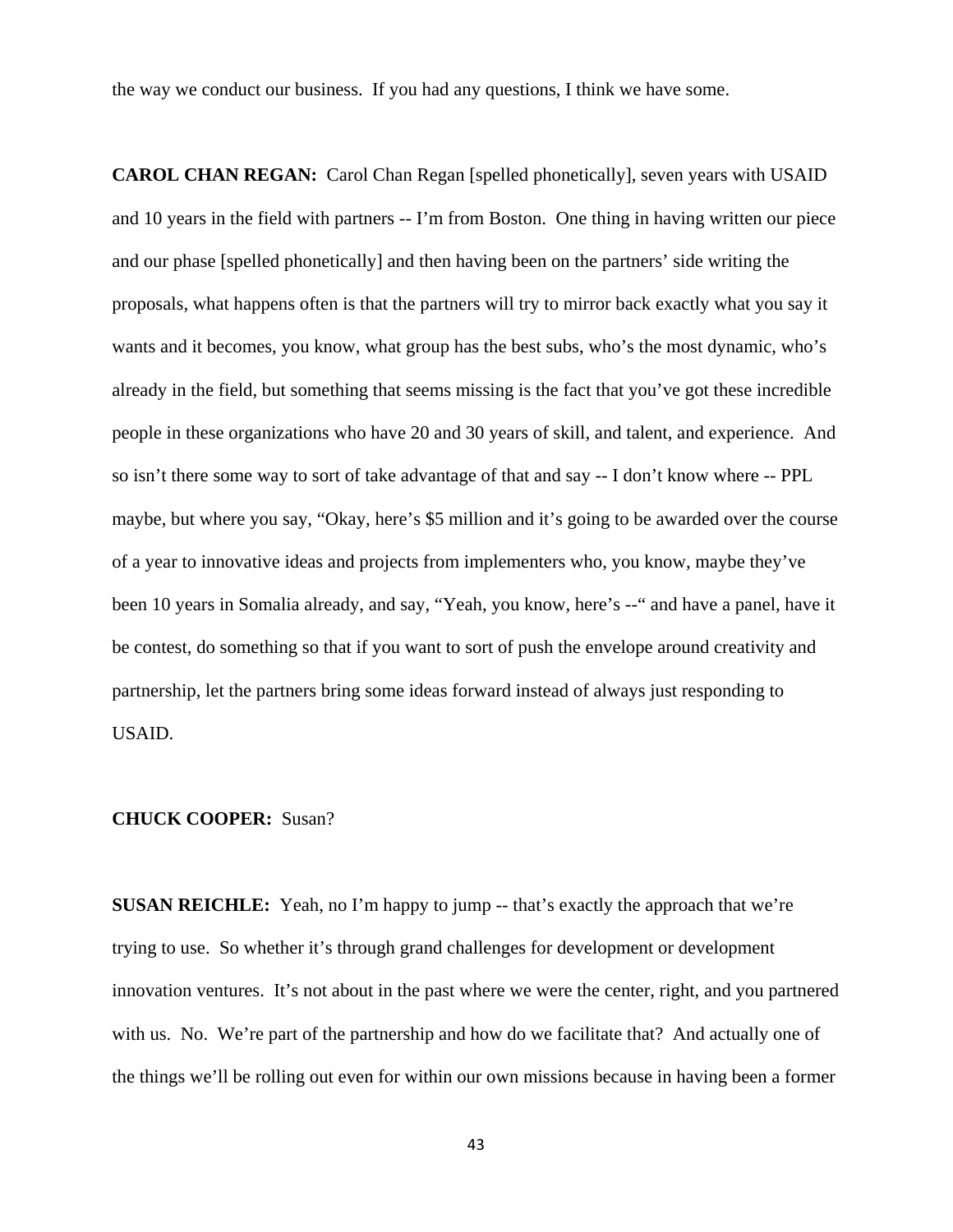USAID, you know, employee, you know you have a lot of creative ideas. And often we don't even allow our own staff to unleash those ideas. So putting out essentially development funds even for them. So all of us together and not revolving around just the traditional approach that we talked about. So -- and any other ideas you have please send them our way.

#### **CHUCK COOPER:** Yes?

**AUDIENCE MEMBER:** [unintelligible] farmer, USAID, Peace Corps and [inaudible]. Culture of corruption is very well established in many, many countries, and so I admire the way that it's front and center. If we are going to really reduce corruption we also need to reduce poverty. We also need to reduce distribution of wealth. There's more corruption with lots of poor people, lots of them and then there are very few very, very rich people. I don't want to mention names because I have some interest in some countries. But recently I came to like three, four countries and corruption is very real and it's very subtle.

So the last thing I want to say is if you want to address corruption you need to make a plan like we do in USAID: this is the problem, how we are going to solve it. Systematic approach so that elimination of corruption will be minimized. If you -- it's really impossible because human beings are greedy people. At times a lot of us, a lot of them, but minimizing act of corruption.

And the last thing I want to say, I see that -- one country I can give you example. When I went to Ghana in '89 the corruption was rampant; and you couldn't get anything done. Then I went back in Ghana after 10, 15 years the level of corruption really had been reduced. Contribution, frankly -- credit goes to USAID, too, because USAID had been very, very active, World Bank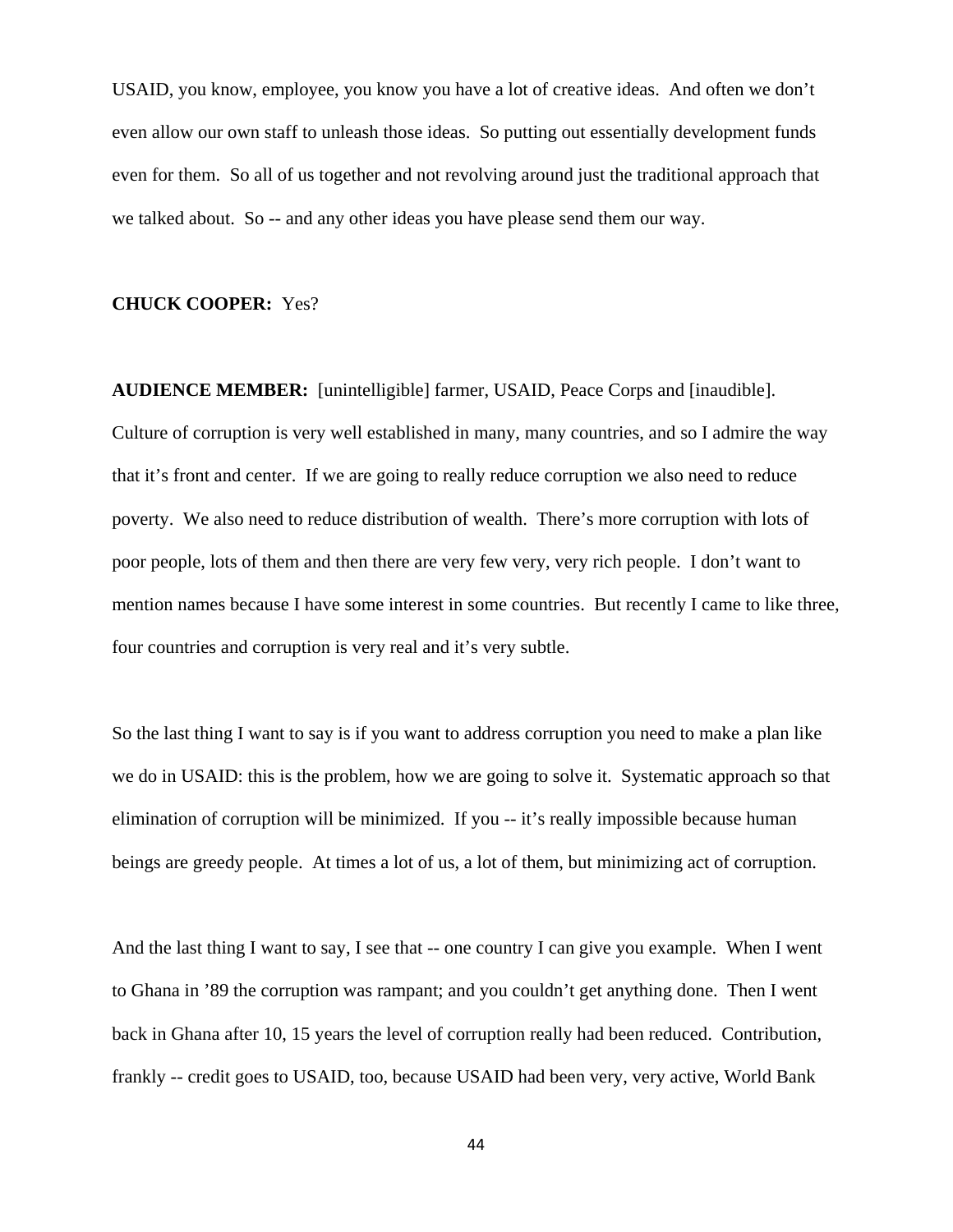had been very, very active. So thank you. I just had to share with you.

**CHUCK COOPER:** Yes, I think we have a question here.

**AUDIENCE MEMBER:** Thanks for you remarkable presentation. I am a master student from the University of Maryland, and I have a question about your partnership. First a partnership, I think, is a good way, or the efficient way to ensure the flexibility in your, maybe, [unintelligible] NGOs in your local area, I think so. But how do you pay much more -- enough attention to the accountability issue? I mean your program or partnership should be responsible -- should be responsive to the local needs.

So I mean how to adjust your aid schedules to -- calling to your partnership. How do you use your partnership to make sure your efforts will be responsive to the local needs?

Actually I'll give you an example, maybe from China, because in some, maybe -- some partnership within some programs that owners, you know, they may take charge in the whole process. And sometimes they may also neglect the basic needs or the local needs from the local people. So I think it's a big issue if you want to use a partnership to ensure the flexibility, but how do you ensure -- how do you make sure it can also be responsible to the local people's need? Thanks.

**SUSAN REICHLE:** Yeah, absolutely. Alex referenced the global development policy that President Obama released several years ago. And now you can all read it online. And what you will see front and center in that policy is the importance of partnership, working through